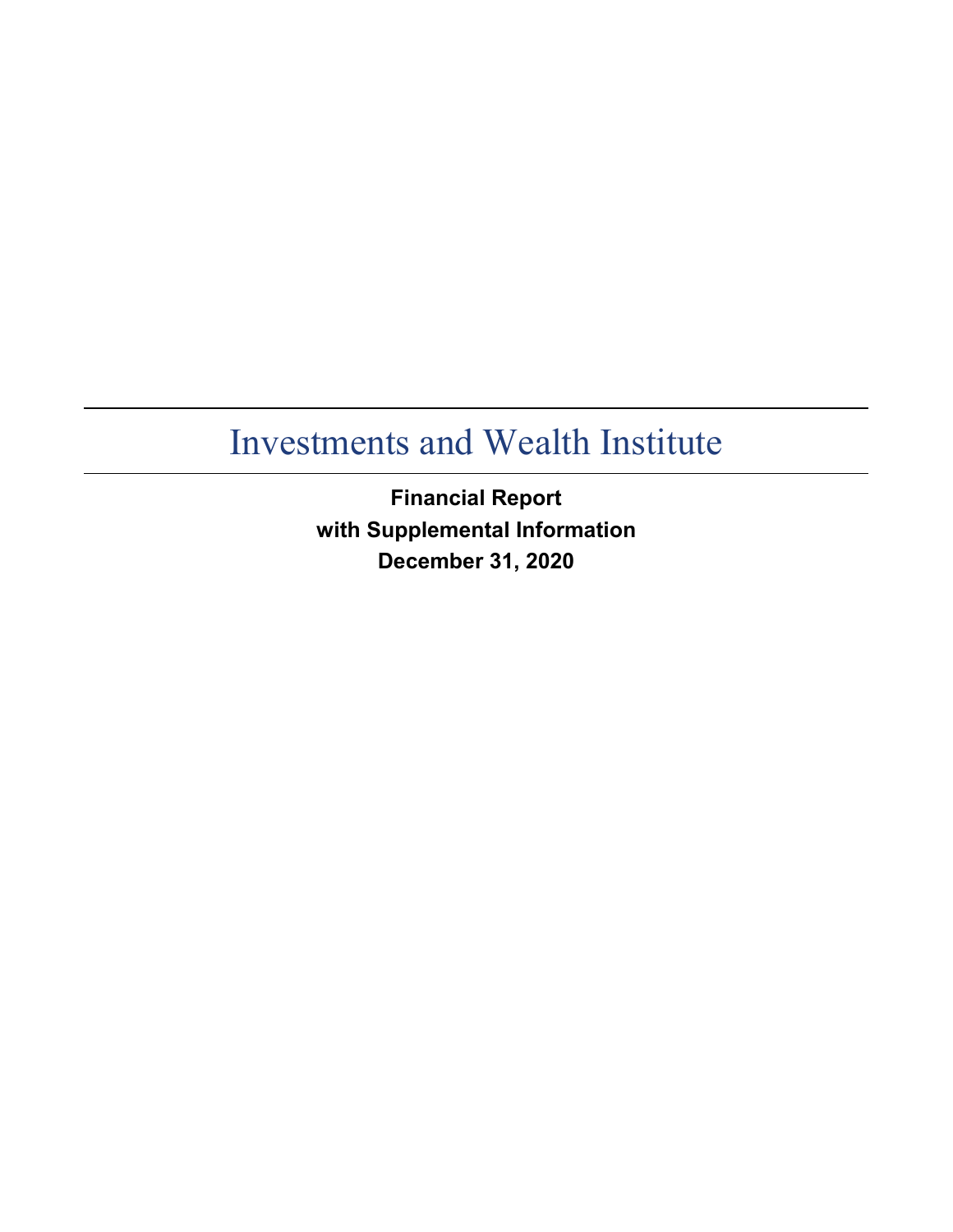## **Contents**

| <b>Independent Auditor's Report</b>                             |          |  |  |  |  |
|-----------------------------------------------------------------|----------|--|--|--|--|
| <b>Financial Statements</b>                                     |          |  |  |  |  |
| <b>Statement of Financial Position</b>                          | 2        |  |  |  |  |
| Statement of Activities and Changes in Net Assets               | 3        |  |  |  |  |
| <b>Statement of Functional Expenses</b>                         | $4 - 5$  |  |  |  |  |
| <b>Statement of Cash Flows</b>                                  | 6        |  |  |  |  |
| Notes to Financial Statements                                   | $7 - 15$ |  |  |  |  |
| <b>Independent Auditor's Report on Supplemental Information</b> |          |  |  |  |  |
| Schedule of Revenue and Expenses - Budget to Actual             | 17-18    |  |  |  |  |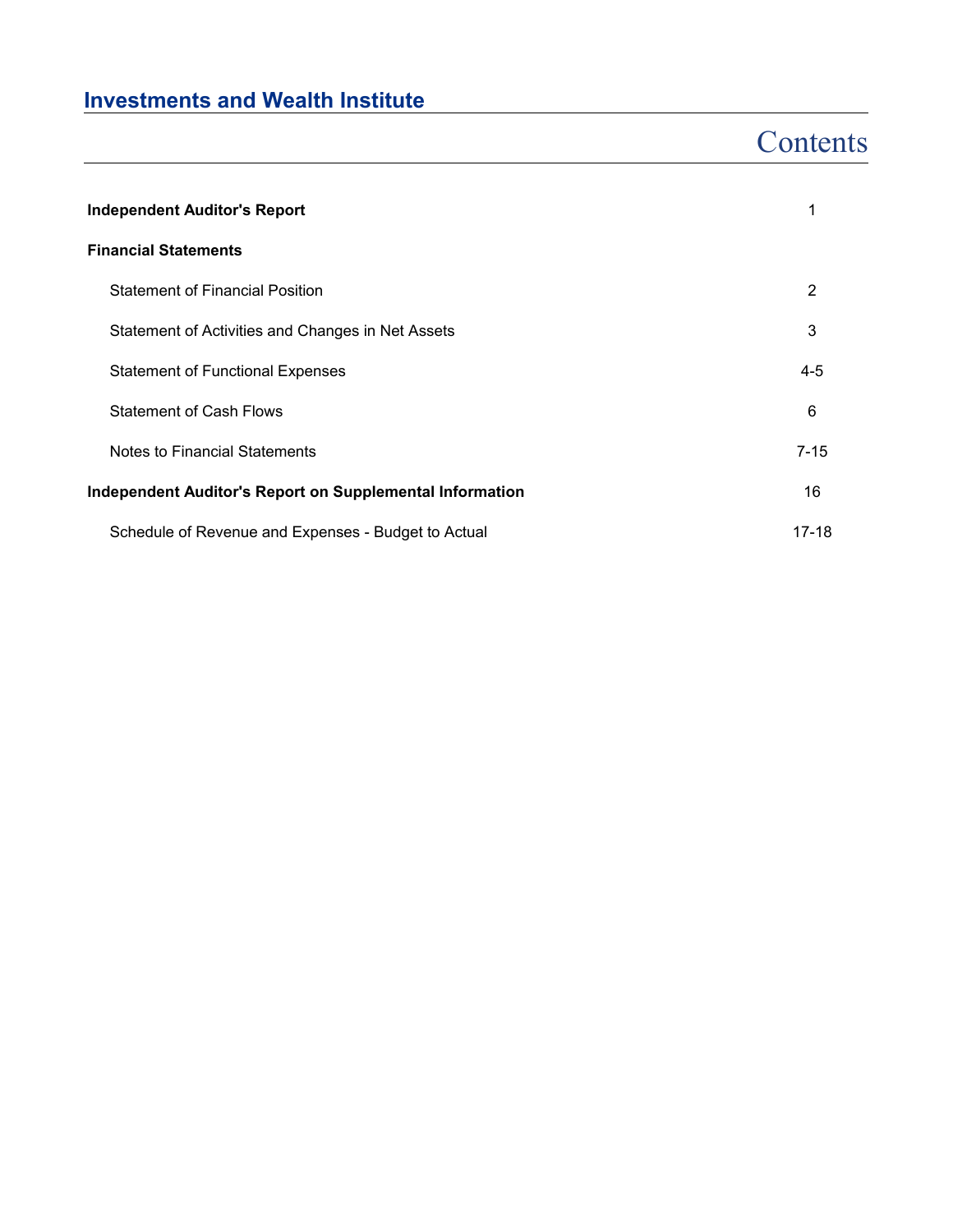

#### **Independent Auditor's Report**

To the Board of Directors Investments and Wealth Institute

We have audited the accompanying financial statements of Investments and Wealth Institute (the "Institute"), which comprise the statement of financial position as of December 31, 2020 and 2019 and the related statements of activities and changes in net assets, functional expenses, and cash flows for the years then ended, and the related notes to the financial statements.

#### *Management's Responsibility for the Financial Statements*

Management is responsible for the preparation and fair presentation of these financial statements in accordance with accounting principles generally accepted in the United States of America; this includes the design, implementation, and maintenance of internal control relevant to the preparation and fair presentation of financial statements that are free from material misstatement, whether due to fraud or error.

#### *Auditor's Responsibility*

Our responsibility is to express an opinion on these financial statements based on our audits. We conducted our audits in accordance with auditing standards generally accepted in the United States of America. Those standards require that we plan and perform the audits to obtain reasonable assurance about whether the financial statements are free from material misstatement.

An audit involves performing procedures to obtain audit evidence about the amounts and disclosures in the financial statements. The procedures selected depend on the auditor's judgment, including the assessment of the risks of material misstatement of the financial statements, whether due to fraud or error. In making those risk assessments, the auditor considers internal control relevant to the entity's preparation and fair presentation of the financial statements in order to design audit procedures that are appropriate in the circumstances, but not for the purpose of expressing an opinion on the effectiveness of the entity's internal control. Accordingly, we express no such opinion. An audit also includes evaluating the appropriateness of accounting policies used and the reasonableness of significant accounting estimates made by management, as well as evaluating the overall presentation of the financial statements.

We believe that the audit evidence we have obtained is sufficient and appropriate to provide a basis for our audit opinion.

#### *Opinion*

In our opinion, the financial statements referred to above present fairly, in all material respects, the financial position of Investments and Wealth Institute as of December 31, 2020 and 2019 and the results of its operations functional expenses and its cash flows for the years then ended in accordance with accounting principles generally accepted in the United States of America.

#### *Emphasis of Matter*

As described in Note 2 to the financial statements, the COVID-19 pandemic had an effect on the operations of the Institute. Our opinion is not modified with respect to this matter.

Plante & Moran, PLLC

April 28, 2021

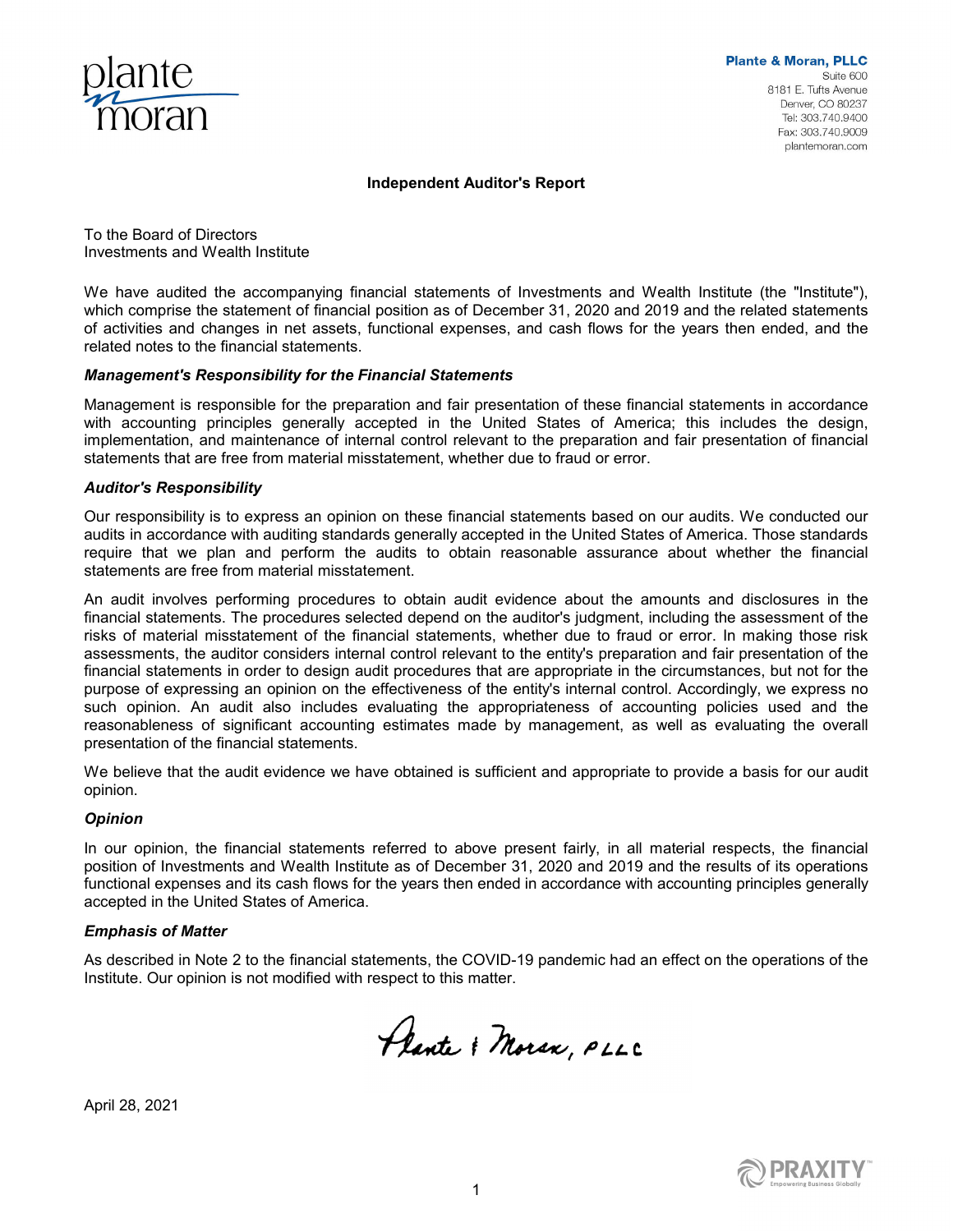# Statement of Financial Position

### **December 31, 2020 and 2019**

|                                                                                                                         | 2020                                      | 2019 |                                            |  |
|-------------------------------------------------------------------------------------------------------------------------|-------------------------------------------|------|--------------------------------------------|--|
| <b>Assets</b>                                                                                                           |                                           |      |                                            |  |
| <b>Current Assets</b><br>Cash and cash equivalents<br>Accounts receivable<br>Publications inventory<br>Prepaid expenses | \$<br>4,221,154 \$<br>81,639<br>1,151,837 |      | 2,197,854<br>86,219<br>36,830<br>1,068,885 |  |
| Total current assets                                                                                                    | 5,454,630                                 |      | 3,389,788                                  |  |
| <b>Investments</b>                                                                                                      | 20,605,088                                |      | 19,041,244                                 |  |
| <b>Development Costs - Net</b>                                                                                          | 806,195                                   |      | 998,451                                    |  |
| <b>Property and Equipment - Net</b>                                                                                     | 134,555                                   |      | 170,020                                    |  |
| <b>Other Assets</b>                                                                                                     | 18,000                                    |      | 18,000                                     |  |
|                                                                                                                         | 27,018,468 \$                             |      |                                            |  |
| <b>Total assets</b>                                                                                                     | \$                                        |      | 23,617,503                                 |  |
| <b>Liabilities and Net Assets</b>                                                                                       |                                           |      |                                            |  |
| <b>Current Liabilities</b><br>Accounts payable<br><b>Accrued liabilities</b><br>Deferred revenue                        | \$<br>710,511 \$<br>568,506<br>7,145,251  |      | 544,097<br>621,522<br>7,037,183            |  |
| <b>Total current liabilities</b>                                                                                        | 8,424,268                                 |      | 8,202,802                                  |  |
| <b>Deferred Rent</b>                                                                                                    | 47,811                                    |      | 88,792                                     |  |
| <b>Total liabilities</b>                                                                                                | 8,472,079                                 |      | 8,291,594                                  |  |
| <b>Net Assets - Without donor restrictions</b>                                                                          | 18,546,389                                |      | 15,325,909                                 |  |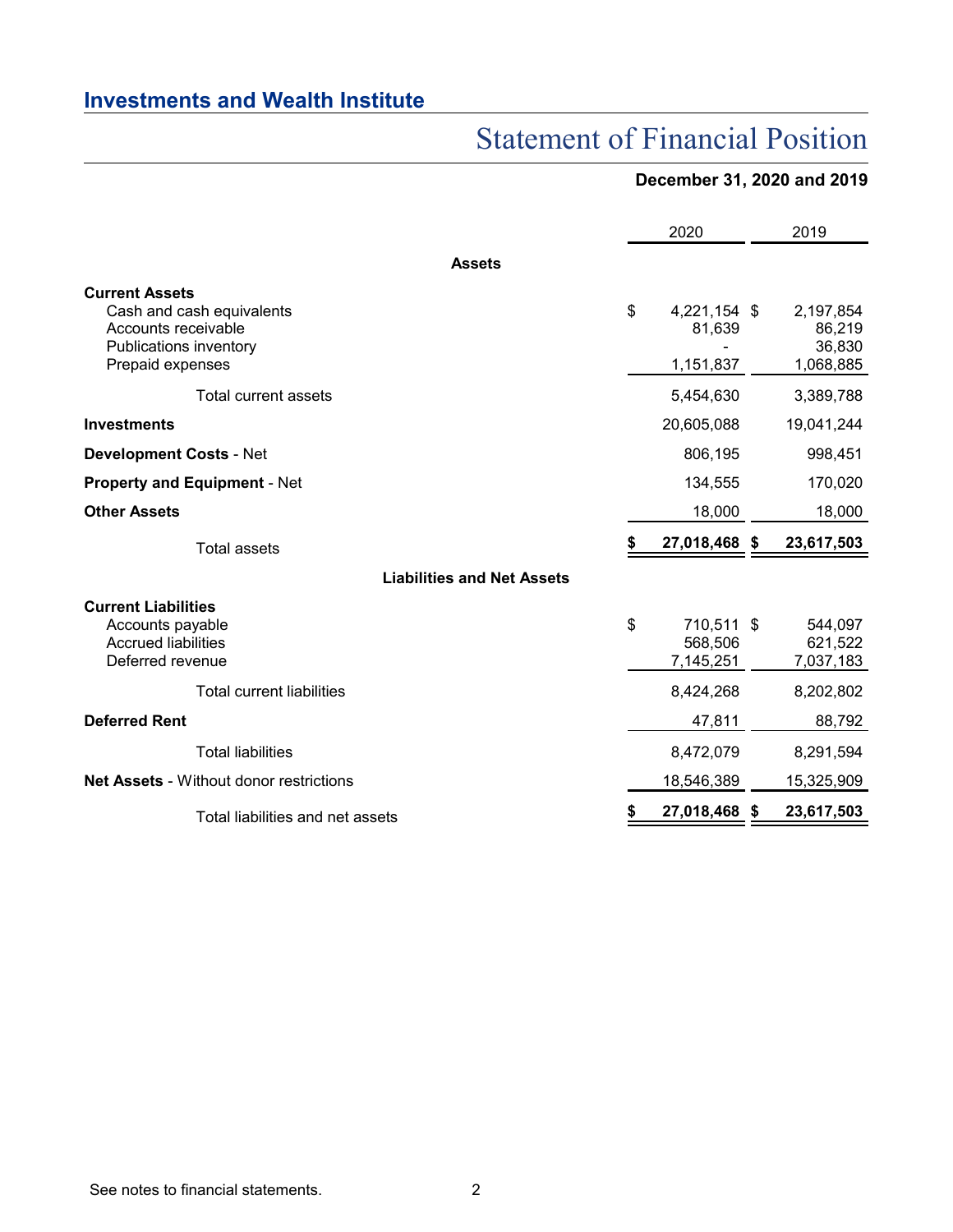# Statement of Activities and Changes in Net Assets

### **Years Ended December 31, 2020 and 2019**

|                                                                                                                                                                   | 2020                                           | 2019                                           |
|-------------------------------------------------------------------------------------------------------------------------------------------------------------------|------------------------------------------------|------------------------------------------------|
| <b>Changes in Net Assets without Donor Restrictions</b><br>Revenue, gains, and other support:<br>Certification                                                    | \$                                             |                                                |
| Meetings and conferences<br>Membership                                                                                                                            | 5,307,328 \$<br>1,969,160<br>3,782,181         | 5,527,401<br>3,816,684<br>3,846,651            |
| Education                                                                                                                                                         | 1,499,405                                      | 1,045,010                                      |
| Total revenue, gains, and other support                                                                                                                           | 12,558,074                                     | 14,235,746                                     |
| Expenses:<br>Program services:                                                                                                                                    |                                                |                                                |
| Certification<br>Meetings and conferences<br>Membership<br>Education                                                                                              | 4,100,647<br>1,979,420<br>1,292,834<br>665,262 | 4,424,121<br>4,818,669<br>1,168,992<br>718,004 |
| Total program services                                                                                                                                            | 8,038,163                                      | 11,129,786                                     |
| Support services:<br>Management and general<br>Membership development<br>Certification growth strategy<br>International expansion<br>Brand, relevance, and growth | 2,562,590<br>690,330<br>621,329                | 2,561,226<br>749,465<br>316,685<br>1,183,223   |
| Total support services                                                                                                                                            | 3,874,249                                      | 4,810,599                                      |
| <b>Total expenses</b>                                                                                                                                             | 11,912,412                                     | 15,940,385                                     |
| Increase (Decrease) in Net Assets without Donor Restrictions - Before<br>nonoperating income                                                                      | 645,662                                        | (1,704,639)                                    |
| Nonoperating Income - Investment return                                                                                                                           | 2,574,818                                      | 2,594,378                                      |
| <b>Increase in Net Assets</b>                                                                                                                                     | 3,220,480                                      | 889,739                                        |
| Net Assets - Beginning of year                                                                                                                                    | 15,325,909                                     | 14,436,170                                     |
| Net Assets - End of year                                                                                                                                          | \$<br>18,546,389 \$                            | 15,325,909                                     |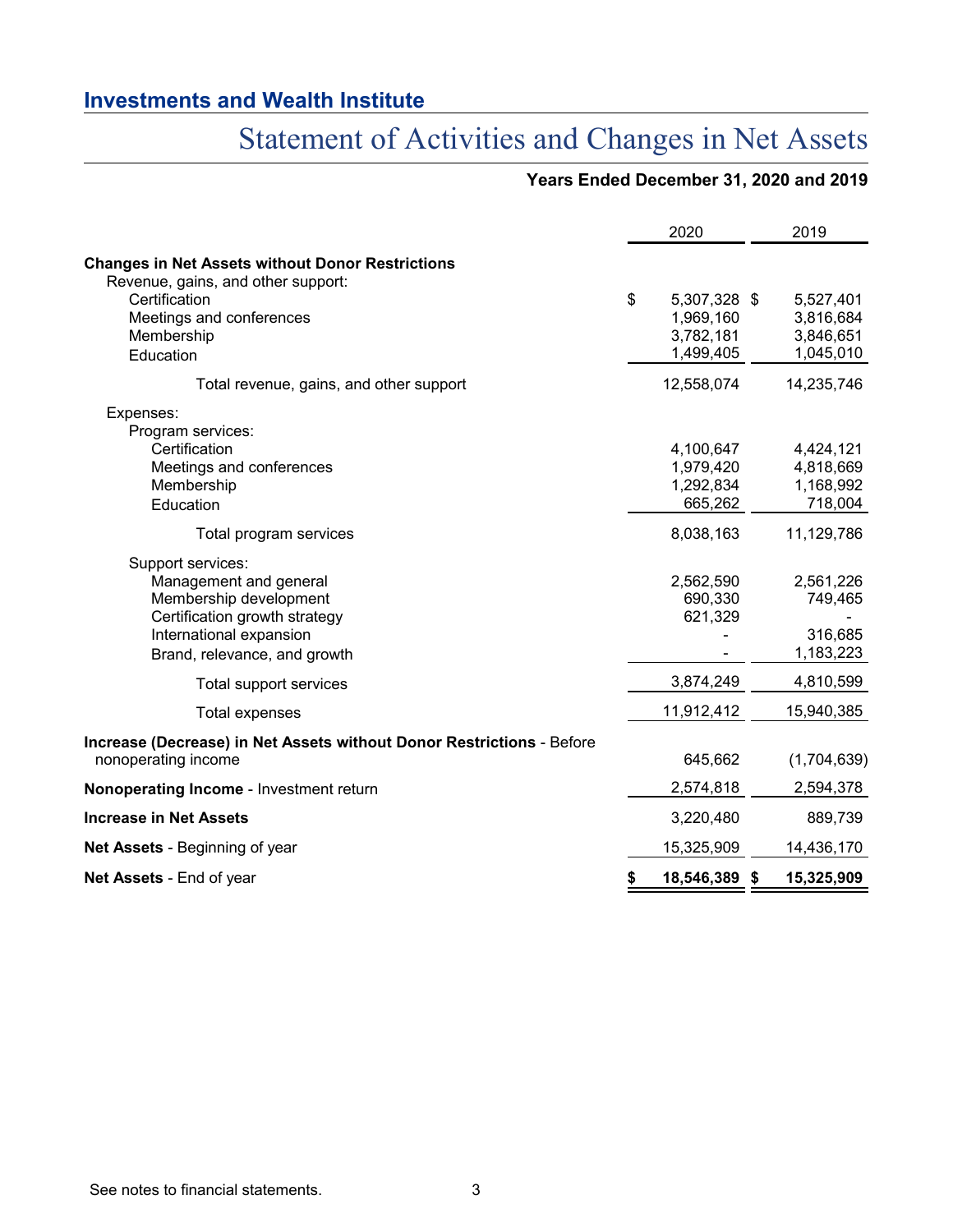## Statement of Functional Expenses

|                                         |                                |                             | <b>Program Services</b> |                      |                         | <b>Support Services</b> |                           |  |                          |                                         |  |                         |                        |
|-----------------------------------------|--------------------------------|-----------------------------|-------------------------|----------------------|-------------------------|-------------------------|---------------------------|--|--------------------------|-----------------------------------------|--|-------------------------|------------------------|
|                                         | Certification                  | Meetings and<br>Conferences | Membership              | Education            | Total                   |                         | Management<br>and General |  | Member<br>Development    | Certification<br><b>Growth Strategy</b> |  | Total                   | Total                  |
| Wages<br>Benefits and payroll taxes     | \$<br>$,062,146$ \$<br>318,574 | 662,200 \$<br>200,775       | 508,360 \$<br>153,591   | 252,592 \$<br>77,568 | 2,485,298 \$<br>750,508 |                         | 1,280,426 \$<br>384,980   |  | 290,363 \$<br>87,559     | 48,087 \$<br>27,268                     |  | 1,618,876 \$<br>499,807 | 4,104,174<br>1,250,315 |
| Conference, meeting, and travel costs   | 5,701                          | 523,990                     | 3,011                   | 4,818                | 537,520                 |                         | 24,794                    |  | 28,219                   | 27,925                                  |  | 80,938                  | 618,458                |
| Marketing, promotions, and public       |                                |                             |                         |                      |                         |                         |                           |  |                          |                                         |  |                         |                        |
| relations                               | 87,876                         | 184,278                     | 103,605                 | 13,173               | 388,932                 |                         |                           |  | 145,557                  | 81,547                                  |  | 227,104                 | 616,036                |
| Professional consulting and outside     |                                |                             |                         |                      |                         |                         |                           |  |                          |                                         |  |                         |                        |
| service agreements                      | 2,052,254                      | 174,293                     | 48,188                  | 74,979               | 2,349,714               |                         | 314,300                   |  | 78,606                   | 269,448                                 |  | 662,354                 | 3,012,068              |
| Telephone                               | 9,679                          | 5,393                       | 4,911                   | 2,526                | 22,509                  |                         | 4,740                     |  | 1,135                    |                                         |  | 5,875                   | 28,384                 |
| Printing supplies, textbooks, and other | 86,676                         | 11,420                      |                         | 134,390              | 232,486                 |                         |                           |  | 156                      |                                         |  | 156                     | 232,642                |
| Publication production costs            |                                |                             | 289,443                 |                      | 289,443                 |                         |                           |  | $\overline{\phantom{a}}$ | 62,652                                  |  | 62,652                  | 352,095                |
| Insurance                               | 20,828                         | 11,605                      | 10,567                  | 5,437                | 48,437                  |                         | 10,200                    |  | 2,443                    |                                         |  | 12,643                  | 61,080                 |
| Computer and IT expenses                | 63,732                         | 35,511                      | 32,333                  | 16,634               | 148,210                 |                         | 31,212                    |  | 7,476                    |                                         |  | 38,688                  | 186,898                |
| Credit card, bank, and other fees       |                                |                             |                         |                      |                         |                         | 331,356                   |  |                          | ٠                                       |  | 331,356                 | 331,356                |
| Occupancy costs                         | 15,769                         | 8,787                       | 8,000                   | 4,116                | 36,672                  |                         | 7,723                     |  | 1,850                    |                                         |  | 9,573                   | 46,245                 |
| Rent                                    | 138,396                        | 77.112                      | 70,213                  | 36,121               | 321,842                 |                         | 67,777                    |  | 16,234                   |                                         |  | 84,011                  | 405,853                |
| Depreciation and amortization           | 175,330                        | 53,866                      | 49,047                  | 25,232               | 303,475                 |                         | 47,346                    |  | 11,340                   |                                         |  | 58,686                  | 362,161                |
| Development costs impairment            | 28,667                         |                             |                         |                      | 28,667                  |                         |                           |  |                          |                                         |  |                         | 28,667                 |
| Miscellaneous                           | 35,019                         | 30,190                      | 11,565                  | 17,676               | 94,450                  |                         | 57,736                    |  | 19,392                   | 104,402                                 |  | 181,530                 | 275,980                |
| Total functional expenses               | 4.100.647 \$                   | 1,979,420 \$                | 1,292,834 \$            | 665,262 \$           | 8,038,163 \$            |                         | 2,562,590 \$              |  | 690,330 \$               | 621,329<br>- 55                         |  | 3,874,249<br>-56        | 11,912,412             |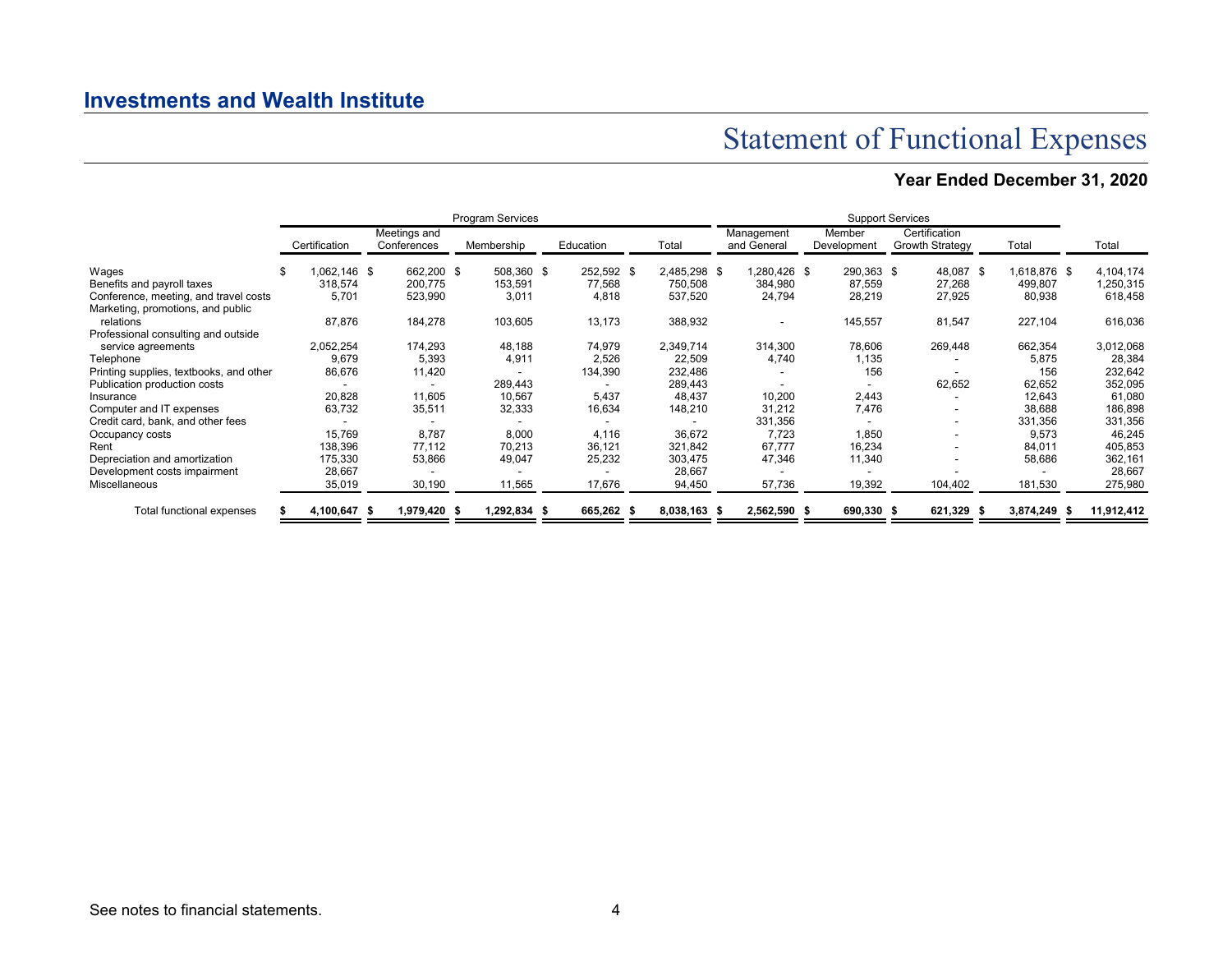## Statement of Functional Expenses

|                                                                        |                               |                             | Program Services      |                      |                         |                           |                       |                            |                                    |                         |                        |
|------------------------------------------------------------------------|-------------------------------|-----------------------------|-----------------------|----------------------|-------------------------|---------------------------|-----------------------|----------------------------|------------------------------------|-------------------------|------------------------|
|                                                                        | Certification                 | Meetings and<br>Conferences | Membership            | Education            | Total                   | Management<br>and General | Member<br>Development | International<br>Expansion | Brand,<br>Relevance, and<br>Growth | Total                   | Total                  |
| Wages<br>Benefits and payroll taxes<br>Conference, meeting, and travel | $050,325$ \$<br>\$<br>293,277 | 692,404 \$<br>191,184       | 410,511 \$<br>113,783 | 344,392 \$<br>95,251 | 2,497,632 \$<br>693,495 | 1,112,994 \$<br>307,716   | 353,222 \$<br>98,367  | 37,320 \$<br>10,225        | $\sim$                             | 1,503,536 \$<br>416,308 | 4,001,168<br>1,109,803 |
| costs<br>Marketing, promotions, and public                             | 442,183                       | 3,291,443                   | 27,720                | 14,553               | 3,775,899               | 241,192                   | 158,692               | 82,398                     | 89,747                             | 572,029                 | 4,347,928              |
| relations<br>Professional consulting and outside                       | 113,102                       | 345,214                     | 99,596                | 5,120                | 563,032                 |                           | 72,552                | 35,043                     | 937,354                            | 1,044,949               | 1,607,981              |
| service agreements<br>Telephone                                        | 1,891,651<br>6,190            | 84,804<br>4,107             | 72,792<br>3,125       | 53,063<br>2,165      | 2,102,310<br>15,587     | 304,243<br>3,697          | 1,144                 | 136,876                    | 154,418                            | 595,537<br>4,841        | 2,697,847<br>20,428    |
| Printing supplies, textbooks, and                                      |                               |                             |                       |                      |                         |                           |                       |                            |                                    |                         |                        |
| other<br>Publication production costs                                  | 124,078                       | $\overline{\phantom{a}}$    | 266,467               | 71,118               | 195,196<br>266,467      | 13,875                    | 997                   | 998                        | 903                                | 16,773                  | 211,969<br>266,467     |
| Insurance<br>Computer and IT expenses                                  | 19,562<br>60,905              | 12,977<br>40,402            | 9,878<br>30,754       | 6,843<br>21,307      | 49,260<br>153,368       | 11,687<br>36,382          | 3,615<br>11,256       |                            | $\overline{\phantom{a}}$           | 15,302<br>47,638        | 64,562<br>201,006      |
| Credit card, bank, and other fees<br>Occupancy costs                   | 16,418                        | 10,891                      | 8,290                 | 5,744                | 41,343                  | 343,841<br>9,808          | 3,034                 |                            |                                    | 343,841<br>12,842       | 343,841<br>54,185      |
| Rent<br>Depreciation and amortization                                  | 122,325<br>152,828            | 81,146<br>49,205            | 61,768<br>37,455      | 42,794<br>25,949     | 308,033<br>265,437      | 73,072<br>44,309          | 22,608<br>13,709      |                            |                                    | 95,680<br>58,018        | 403,713<br>323,455     |
| Miscellaneous                                                          | 131,277                       | 14,892                      | 26,853                | 29,705               | 202,727                 | 58,410                    | 10,269                | 13,825                     | 801                                | 83,305                  | 286,032                |
| Total functional expenses                                              | 4,424,121                     | 4,818,669 \$<br>- 56        | 1,168,992 \$          | 718,004 \$           | 11,129,786              | 2,561,226 \$              | 749,465 \$            | 316,685                    | 1,183,223 \$                       | 4,810,599<br>- 56       | 15,940,385             |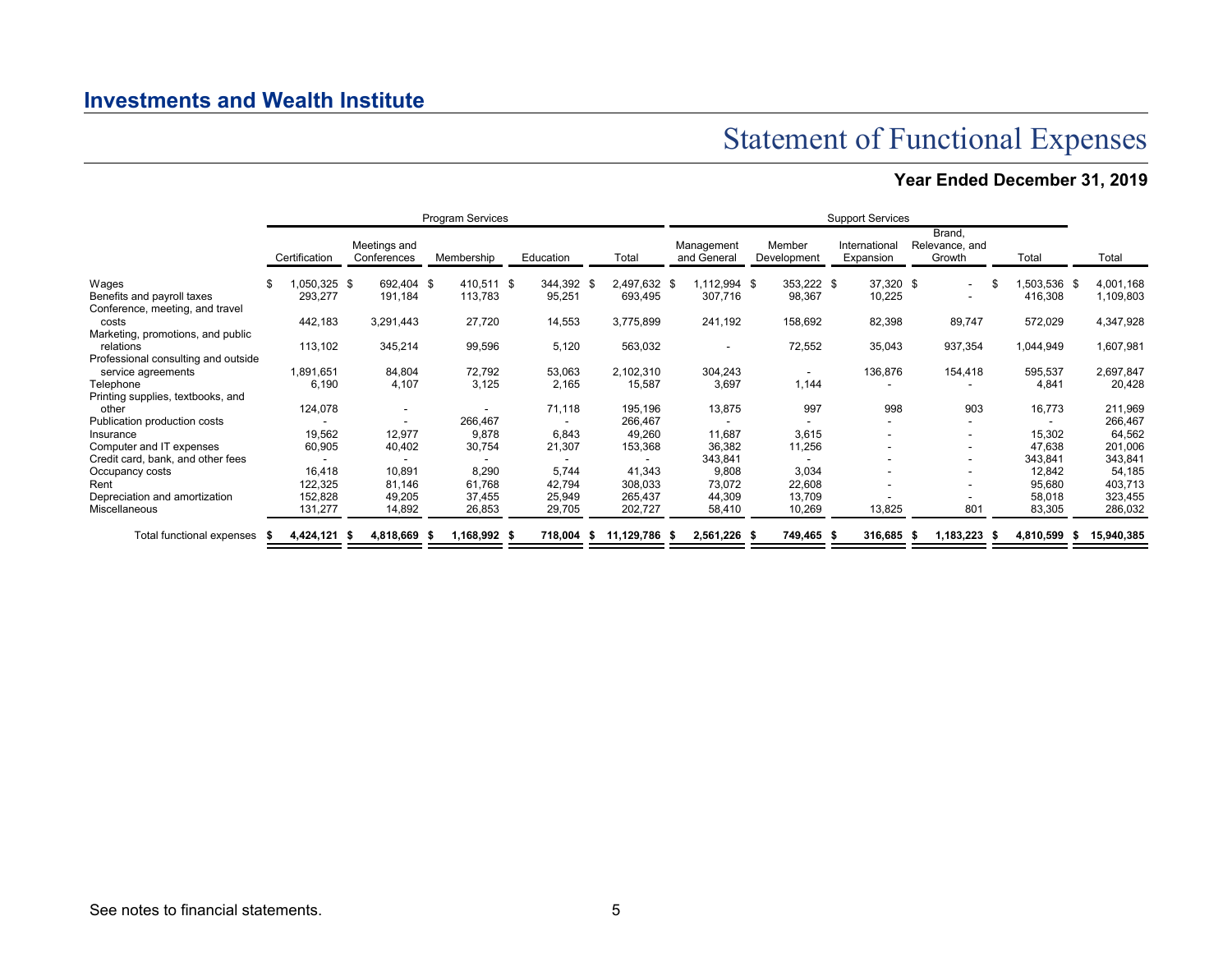## Statement of Cash Flows

### **Years Ended December 31, 2020 and 2019**

|                                                                       | 2020               | 2019          |
|-----------------------------------------------------------------------|--------------------|---------------|
| <b>Cash Flows from Operating Activities</b>                           |                    |               |
| Change in net assets                                                  | \$<br>3,220,480 \$ | 889,739       |
| Adjustments to reconcile change in net assets to net cash and cash    |                    |               |
| equivalents from operating activities:                                |                    |               |
| Depreciation and amortization                                         | 362,161            | 323,455       |
| Realized and unrealized gains                                         | (2,101,440)        | (2,048,478)   |
| Deferred rent                                                         | (40, 981)          | (40, 981)     |
| Impairment of development costs                                       | 28,667             |               |
| Changes in operating assets and liabilities that provided (used) cash |                    |               |
| and cash equivalents:                                                 |                    |               |
| Accounts receivable                                                   | 4,580              | 199,126       |
| Prepaid expenses                                                      | (82, 952)          | 193,704       |
| Publications inventory and other assets                               | 36,830             | 29,712        |
| Accounts payable                                                      | 166,414            | (109, 492)    |
| <b>Accrued liabilities</b>                                            | (53,016)           | (110, 733)    |
| Deferred revenue                                                      | 108,068            | (442,835)     |
| Net cash and cash equivalents provided by (used in)                   |                    |               |
| operating activities                                                  | 1,648,811          | (1, 116, 783) |
| <b>Cash Flows from Investing Activities</b>                           |                    |               |
| Proceeds from sale of investments                                     | 1,005,956          | 1,223,091     |
| Purchases of investments                                              | (468, 360)         | (545,900)     |
| Purchase of property and equipment                                    | (35, 274)          | (57, 355)     |
| Acquisition of development costs                                      | (127, 833)         | (187, 300)    |
| Net cash and cash equivalents provided by investing activities        | 374,489            | 432,536       |
| Net Increase (Decrease) in Cash and Cash Equivalents                  | 2,023,300          | (684, 247)    |
| Cash and Cash Equivalents - Beginning of year                         | 2,197,854          | 2,882,101     |
| Cash and Cash Equivalents - End of year                               | \$<br>4,221,154 \$ | 2,197,854     |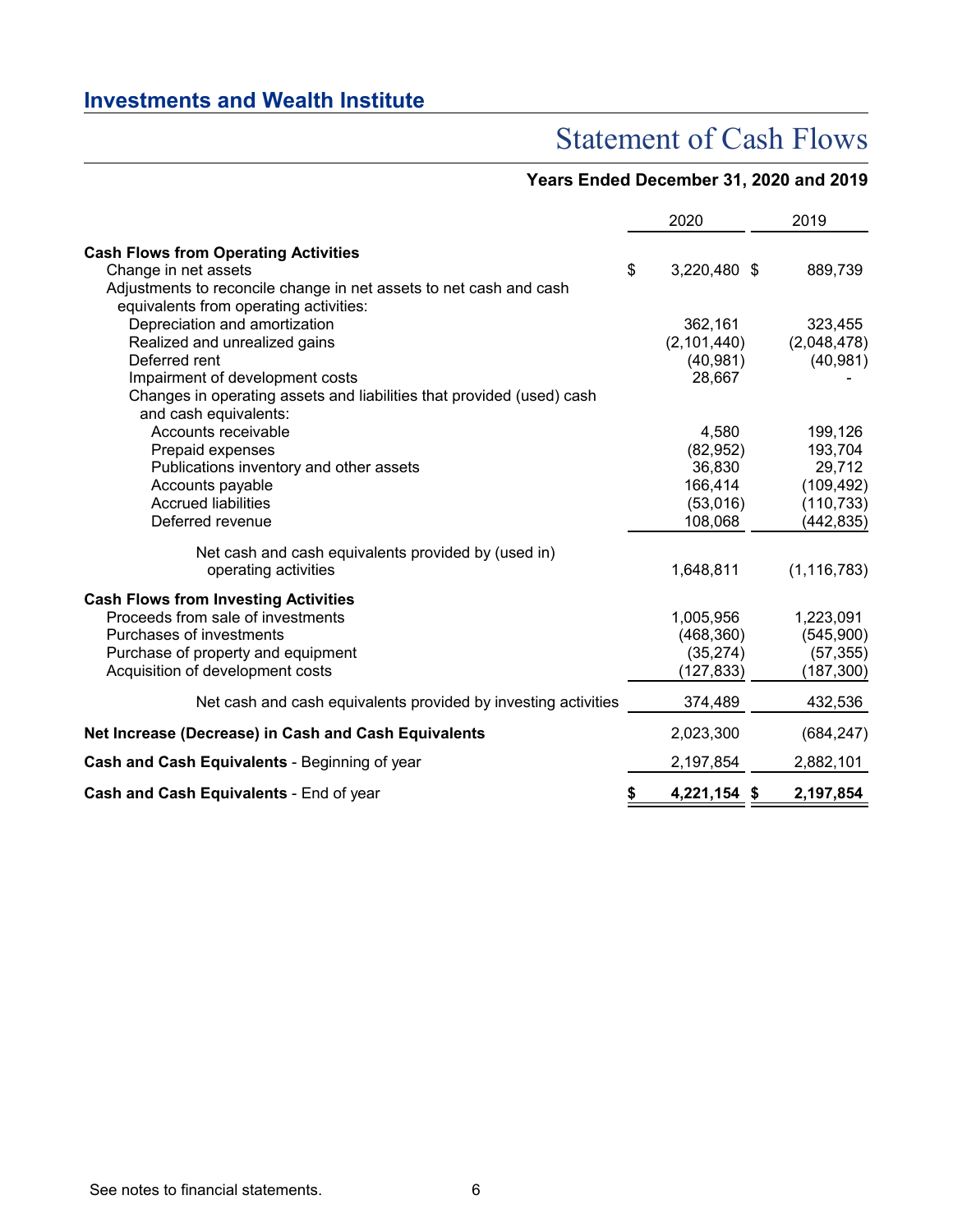#### **December 31, 2020 and 2019**

### **Note 1 - Nature of Business**

Investments and Wealth Institute (the "Institute") is a membership organization for investment professionals. The Institute was established in 1985 to deliver premier investment consulting and wealth management credentials and world-class educational offerings. The Institute also provides forums (conferences) for ongoing education and information sharing among its members.

In 2017, the Institute changed its name from Investment Management Consultants Association, Inc. to Investments and Wealth Institute. The Institute is a service mark of Investment Management Consultants Association, Inc. dba Investments and Wealth Institute.

The Institute is governed by a volunteer board of directors (the "Board") of 13 elected members with a chair, vice chair, secretary, and treasurer. There are also numerous volunteer committees through which membership/designation policies and procedures are discussed and cleared. The Board meets several times a year in person or by teleconference; most of the committees meet by teleconference over the course of the year.

Organizationally, the Institute is a 501(c)(6) membership organization; this means the Institute is a taxexempt organization, as authorized by the Internal Revenue Service (IRS). In addition to providing the membership services and educational conferences to its members, the Institute supports three highly prestigious designations in the investment consulting field: certified investment management analyst (CIMA), certified private wealth advisor (CPWA), and retirement management analyst (RMA).

### **Note 2 - Significant Accounting Policies**

#### *Classification of Net Assets*

Net assets of the Institute are classified based on the presence or absence of donor-imposed restrictions.

Net assets without donor restrictions: Net assets that are not subject to donor-imposed restrictions and may be expended for any purpose in performing the primary objectives of the Institute.

Net assets with donor restrictions: Net assets subject to stipulations imposed by donors and grantors. The Institute did not have any donor-restricted net assets at December 31, 2020 or 2019.

#### *Cash Equivalents*

The Institute considers all highly liquid investments with an original maturity of three months or less that are not held by investment managers as part of an investment portfolio to be cash equivalents. The Institute continually monitors its position with, and the credit quality of, the financial institutions with which it invests.

#### *Accounts Receivable*

The Institute extends credit to customers for payments for goods and services provided. As of December 31, 2020 and 2019, management has determined that all receivables are collectible.

#### *Prepaid Expenses*

Prepaid expenses consist mainly of deposits, travel, and other costs associated with the preparation of upcoming programs sponsored by the Institute. Prepaid expenses related to holding the programs are recognized as an expense in the year the program is held.

#### *Publications Inventory*

Inventory consists of various books and other publications held for sale or provided as benefits to members. Inventory is stated at cost on a first-in, first-out (FIFO) method. As of December 31, 2020, the Institute no longer provides books and other publications to candidates, as they are all online based going forward.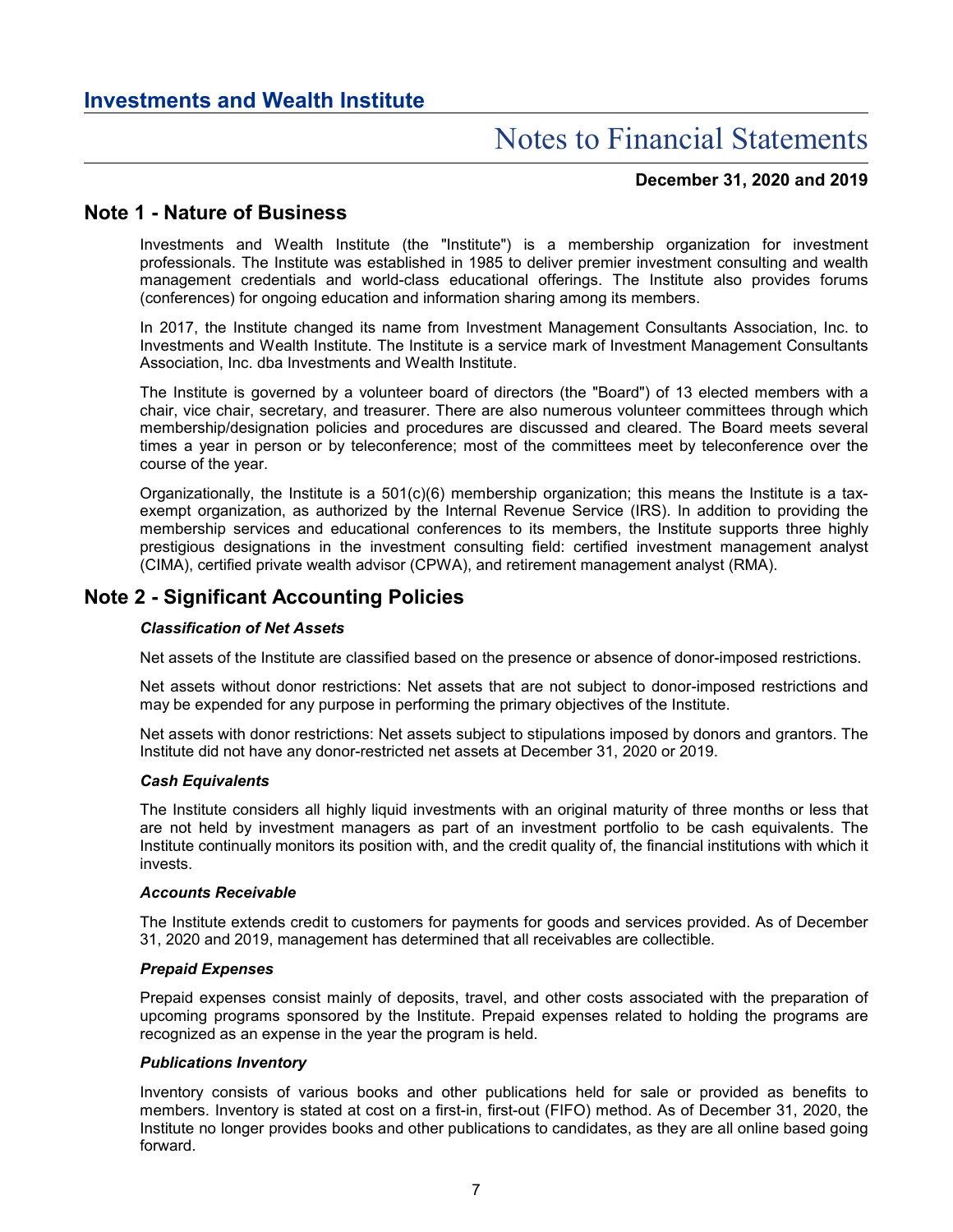**December 31, 2020 and 2019**

## **Note 2 - Significant Accounting Policies (Continued)**

#### *Investments*

The Institute reports investments in equity securities and alternative mutual funds with readily determinable fair values and debt securities at their fair values. Unrealized gains and losses are included in the change in net assets in the accompanying statement of activities and changes in net assets as investment return.

#### *Development Costs*

The Institute accounts for costs incurred in the development of system software and online education programs as software research and development costs until the preliminary project stage is completed. Direct costs incurred in the development of software are capitalized once the preliminary project stage is completed, management has committed to funding the project, and completion and use of the software for its intended purpose are probable. The Institute ceases capitalization of development costs once the software has been substantially completed and is ready for its intended use. Software development costs are amortized over their estimated useful lives, generally three to four years. Costs associated with upgrades and enhancements that result in additional functionality are capitalized.

#### *Property and Equipment*

Property and equipment are recorded at cost. The straight-line method is used for computing depreciation. Assets are depreciated over their estimated useful lives, ranging from three to seven years. The Institute capitalizes property and equipment purchases with a cost in excess of \$1,000 and a useful life of one year or greater. The cost of leasehold improvements is amortized over the lesser of the length of the related leases or the estimated useful lives of the assets.

#### *Impairment or Disposal of Long-lived Assets*

The Institute reviews the recoverability of long-lived assets, including equipment and internal-use software, when events or changes in circumstances occur that indicate the carrying value of the asset may not be recoverable. The assessment of possible impairment is based on the ability to recover the carrying value of the asset from the expected future pretax cash flows (undiscounted and without interest charges) of the related operations. If these cash flows are less than the carrying value of such asset, an impairment loss is recognized for the difference between estimated fair value and carrying value. The measurement of impairment requires management to make estimates of these cash flows related to long-lived assets, as well as other fair value determinations. There was \$28,667 of impairment recorded relating to the RMA customer list at December 31, 2020, and there was no impairment at December 31, 2019.

#### *Deferred Rent*

The Institute has entered into a lease that provides for leasehold improvements. Rent expense is recognized on a straight-line basis over the term of the lease. Deferred rent represents the accumulated difference between rent payments and expense recognized.

#### *Revenue Recognition*

The Institute recognizes revenue from contracts with customers as follows:

#### *Certification*

The Institute provides three certifications in the investment consulting field: certified investment management analyst, certified private wealth advisor, and retirement management analyst. The Institute recognizes revenue on certifications at a point in time upon participants completing the required class. Any registrations received in advance are included in deferred revenue. Recertification fees are deferred and recognized monthly over time using the straight-line method over the applicable two-year certification period.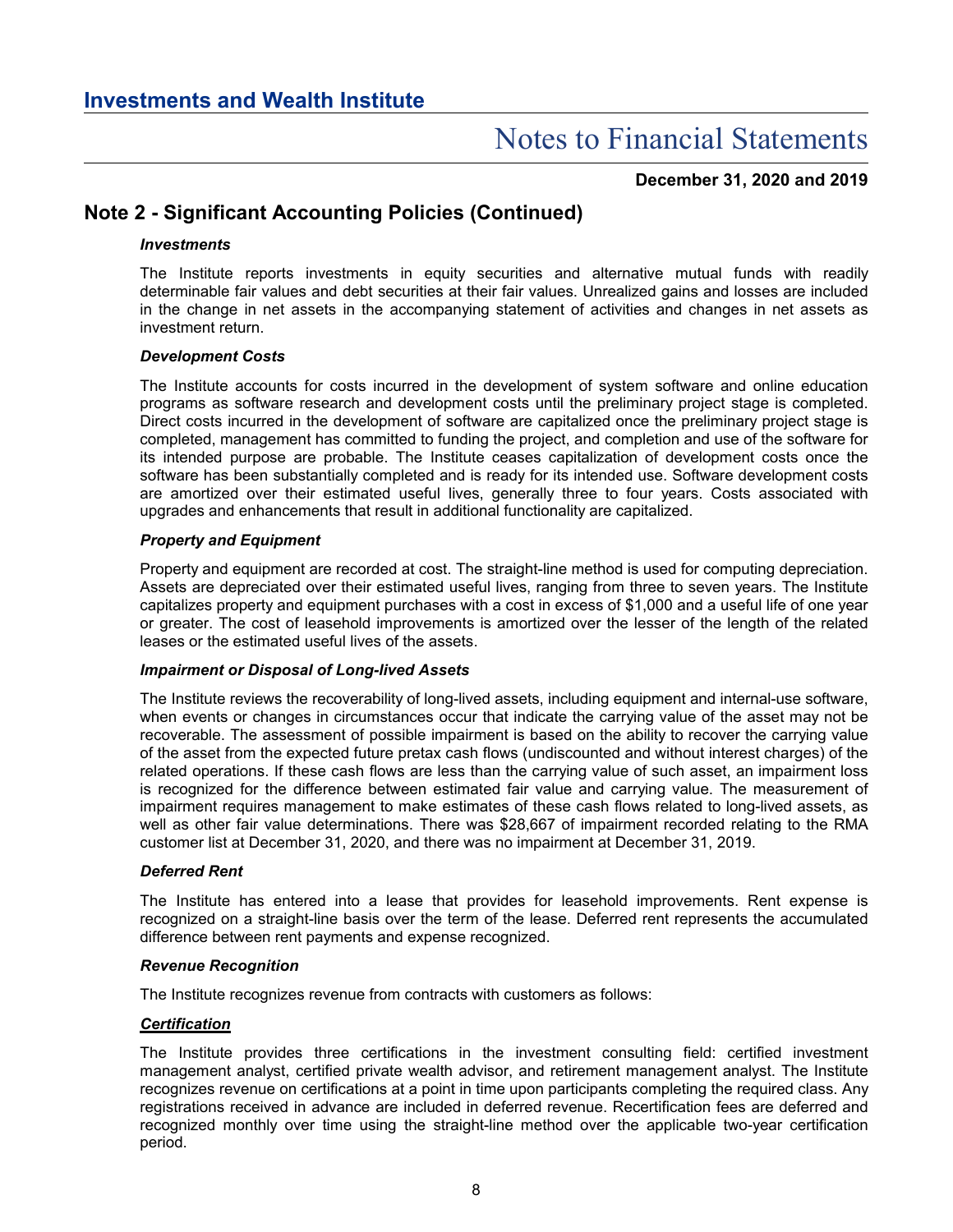**December 31, 2020 and 2019**

### **Note 2 - Significant Accounting Policies (Continued)**

#### *Meetings and Conferences*

Revenue for meetings and conferences is recognized at the point in time when the meeting or conference has occurred. Any amounts received in advance are included in deferred revenue.

#### *Membership*

Membership dues are charged to members to access information and resources provided by the Institute over a defined membership period. Membership revenue is billed in advance and is deferred and recognized over time using the straight-line method over the membership period as the services are provided.

#### *Education*

The Institute provides in-person and online education courses. Customers are billed upon registration. For in-person classes, the Institute recognizes revenue when the class has been completed, as the time between the start and completion of education courses is trivially short. For online education courses, the Institute recognizes revenue at a point in time when access to the online course platform has been given to the participant. Amounts received in advance are included in deferred revenue.

#### *Other Information*

As of January 1, 2019, accounts receivable and deferred revenue (contract liabilities) from contracts with customers were \$285,345 and \$7,480,018, respectively.

#### *Functional Allocation of Expenses*

Expenses incurred directly for a program are charged to such program. Certain costs have been allocated between programs and support services on several bases and estimates. Certain wages and benefits have been allocated based on time and effort. Supplies, depreciation, telephone, internet, and IT expenses are allocated based on head count. Rent and occupancy expenses are allocated based on square footage.

#### *Certification Growth Strategy*

A five-year \$4,600,000 certification growth strategy was approved in 2020. The strategy is focused growing applications through aggressive sales and marketing efforts, assisting candidates with completing the certification process and delivering premier, quality education with real-world solutions for practitioners. The plan calls for increased spending in the sales staff, international expansion, scholarships, and infrastructure. During the year ended December 31, 2020, expenses incurred under this plan were \$621,329.

#### *Branding, Relevance, and Growth Plan*

A three-year \$3,466,000 branding, relevance, and growth plan was approved in 2017. The plan is composed of creative strategy, segmentation strategy, a communication strategy, upgraded staffing support and infrastructure, and naming research. This plan ended in 2019. During the year ended December 31, 2019, expenses incurred under this plan were \$1,183,223.

#### *International Expenses*

The Board approved a multiyear international strategy plan to penetrate the global marketplace with emphasis in Canada and Australia and build out the infrastructure to support a global market. This plan ended in 2019. During the year ended December 31, 2019, total international expense was \$316,685.

#### *Income Taxes*

The Institute is a not-for-profit corporation and is exempt from tax under the provisions of Internal Revenue Code Section 501(c)(6).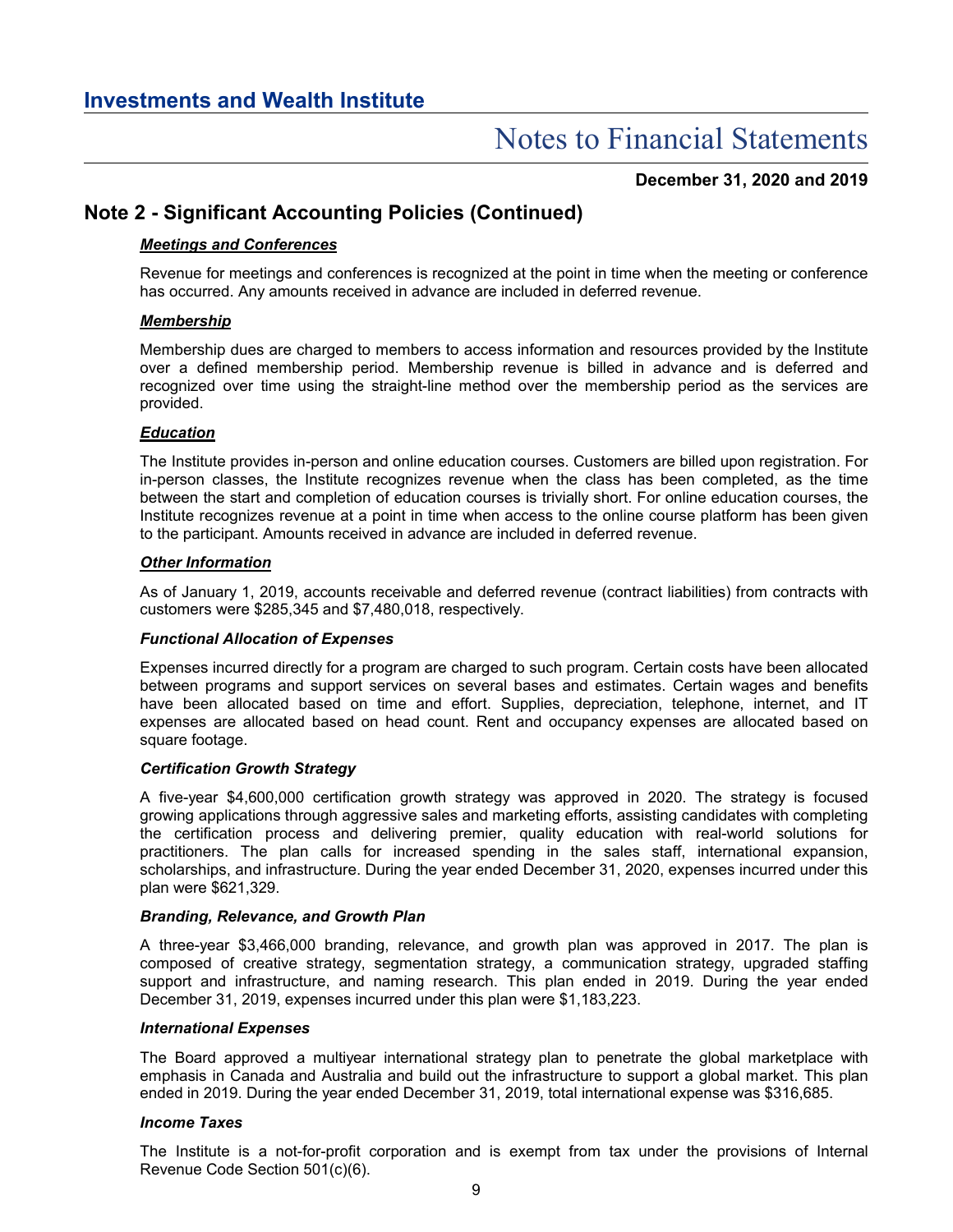**December 31, 2020 and 2019**

### **Note 2 - Significant Accounting Policies (Continued)**

#### *Use of Estimates*

The preparation of financial statements in conformity with generally accepted accounting principles requires management to make estimates and assumptions that affect the reported amounts of assets and liabilities and disclosure of contingent assets and liabilities at the date of the financial statements and the reported amounts of revenue and expenses during the reporting period. Actual results could differ from those estimates.

#### *Credit Risk*

Financial instruments that potentially subject the Institute to concentrations of credit risk consist principally of cash and investments. The Institute places its cash and investment accounts with creditworthy, highquality financial institutions. Although the market value of investments is subject to fluctuations on a yearto-year basis, management believes that the investment policy is prudent for the long-term welfare of the Institute.

#### *Risks and Uncertainties*

On March 11, 2020, the World Health Organization declared the outbreak of a respiratory disease caused by a new coronavirus pandemic. First identified in late 2019 and now known as COVID-19, the outbreak has impacted millions of individuals worldwide. In response, many countries have implemented measures to combat the outbreak that have impacted global business operations.

As a result of the pandemic, in anticipation of the revenue shortfall from COVID-19, three staff positions were eliminated in March 2020. In addition, several budgeted positions remained unfilled. The Institute has had to cancel various in-person meetings and classes due to government stay-at-home orders. As a result, the Institute has either moved many in-person classes and meetings to a virtual platform or postponed them to future dates. This has resulted in a decrease in meetings and conference revenue and expenses. Membership and certificate levels were not significantly impacted as a result of the pandemic.

Because of the direct and indirect impacts of the continuing pandemic, the Institute's activities, functional expenses, cash flows, and financial condition could be negatively impacted in the future, but the extent of the impact cannot be reasonably estimated at this time.

#### *Upcoming Accounting Pronouncement*

The Financial Accounting Standards Board (FASB) issued Accounting Standards Update No. 2016-02, *Leases (Topic 842)*, which will supersede the current lease requirements in Accounting Standards Codification (ASC) 840. The ASU requires lessees to recognize a right-of-use asset and related lease liability for all leases, with a limited exception for short-term leases. Leases will be classified as either finance or operating, with the classification affecting the pattern of expense recognition in the statement of activities. Currently, leases are classified as either capital or operating, with only capital leases recognized on the statement of financial position. The reporting of lease-related expenses in the statements of activities and cash flows will be generally consistent with the current guidance. The new lease guidance will be effective for the Institute's year ending December 31, 2022 and will be applied using a modified retrospective transition method to either the beginning of the earliest period presented or the beginning of the year of adoption. The Institute is currently evaluating the impact this standard will have on the financial statements related to the operating leases currently disclosed in Note 8.

#### *Subsequent Events*

The financial statements and related disclosures include evaluation of events up through and including April 28, 2021, which is the date the financial statements were available to be issued.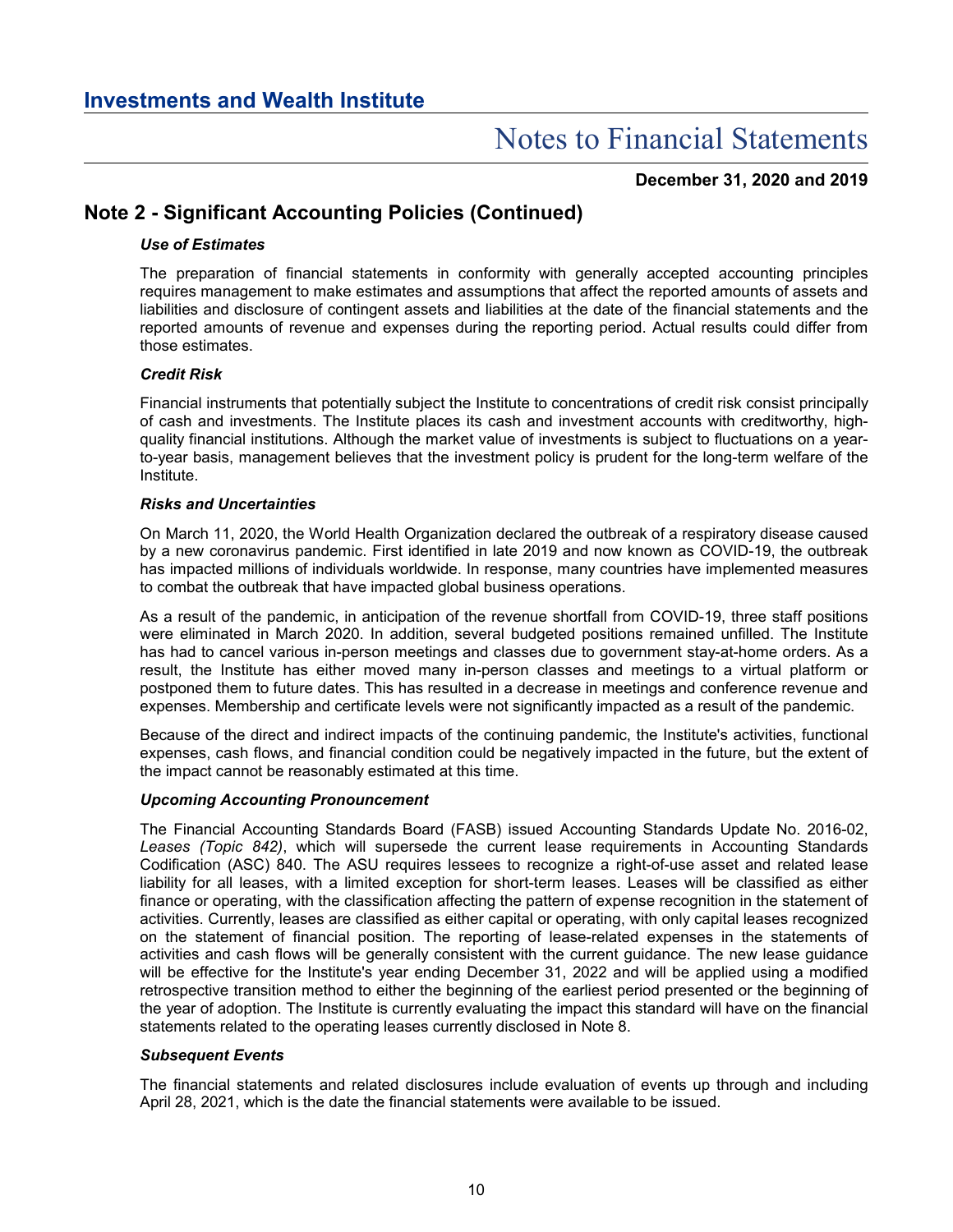## Notes to Financial Statements

#### **December 31, 2020 and 2019**

### **Note 3 - Liquidity and Availability of Resources**

The Institute's financial assets available within one year of December 31, 2020 and 2019 for general expenditure are as follows:

|                                                                 |   | 2020                                 | 2019                              |
|-----------------------------------------------------------------|---|--------------------------------------|-----------------------------------|
| Cash and cash equivalents<br>Accounts receivable<br>Investments | S | 4,221,154 \$<br>81.639<br>20,605,088 | 2,197,854<br>86.219<br>19,041,244 |
| Total                                                           |   | 24,907,881 \$                        | 21.325.317                        |

None of the financial assets are subject to donor or other contractual restrictions that make them unavailable for general expenditure within one year of the statement of financial position date. For the years ended December 31, 2020 and 2019, the Institute had a goal to maintain financial assets, which consist of primarily of cash and short-term investments, on hand to meet 60 days of normal operating expenses, which were, on average, approximately \$1,985,000 and \$2,650,000, respectively. The Institute has a policy to structure its financial assets to be available as its general expenditures, liabilities, and other obligations come due. In addition, as part of its liquidity management, the Institute invests cash in excess of daily requirements in various short-term investments, including certificates of deposit and short-term treasury investments.

### **Note 4 - Fair Value Measurements**

Accounting standards require certain assets and liabilities be reported at fair value in the financial statements and provide a framework for establishing that fair value. The framework for determining fair value is based on a hierarchy that prioritizes the inputs and valuation techniques used to measure fair value. Level 1 inputs are quoted prices in active markets for identical assets, Level 2 inputs are significant other observable inputs, and Level 3 inputs are significant unobservable inputs.

In determining fair value, the Institute utilizes valuation techniques that maximize the use of observable inputs and minimize the use of unobservable inputs to the extent possible, as well as considering counterparty credit risk in its assessment of fair value. These classifications (Levels 1, 2, and 3) are intended to reflect the observability of inputs used in the valuation of investments and are not necessarily an indication of risk or liquidity.

The following is a description of the valuation methodology used for assets measured at fair value:

Mutual funds - Valued at the closing price reported on the active market on which the individual securities are traded.

Debt securities - Value is based on price currently available on comparable securities.

Private equity - Valued at net asset value per share as reported by the investment manager as a practical expedient.

There have been no changes to the valuation methodology during the years ended December 31, 2020 and 2019.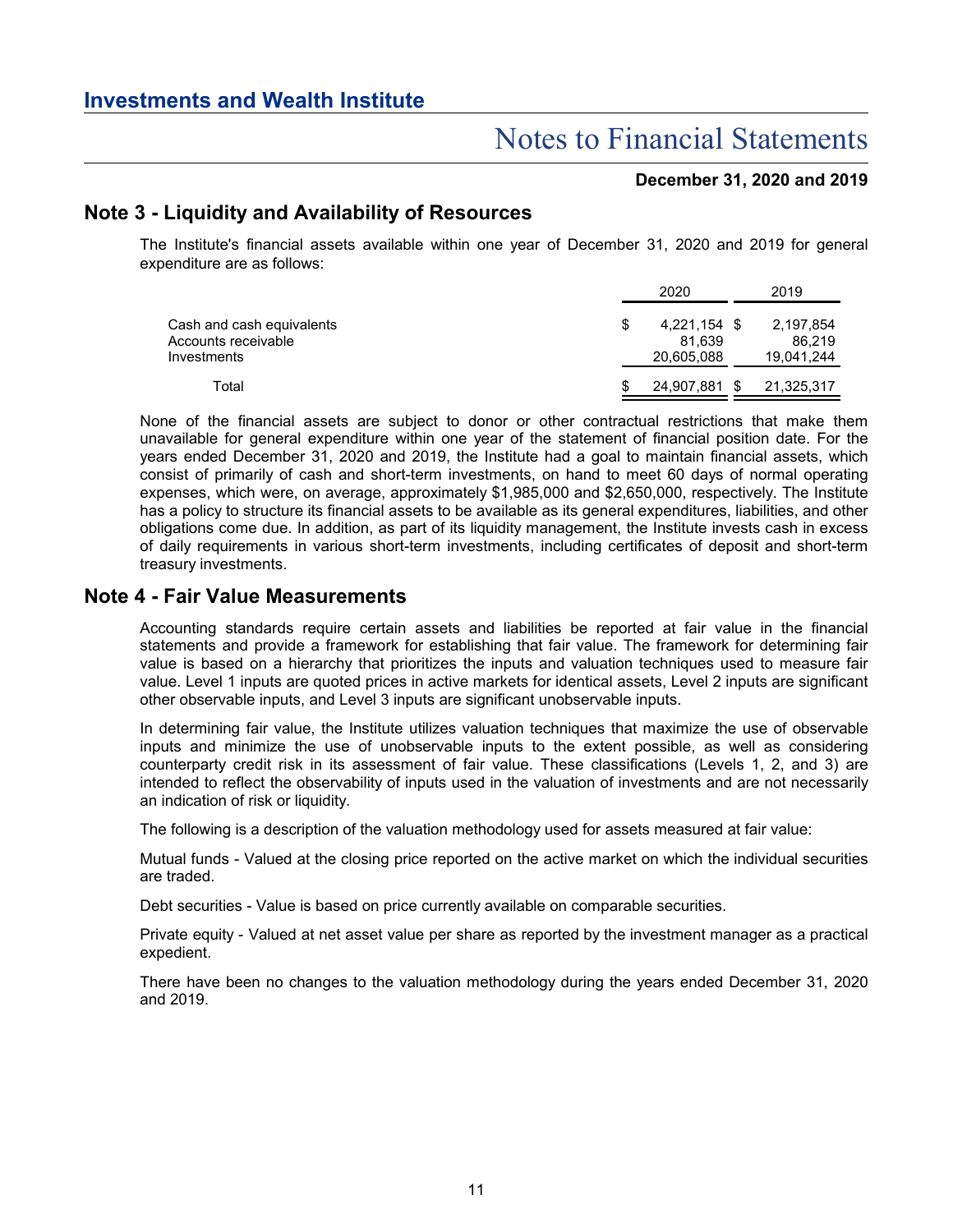#### **December 31, 2020 and 2019**

## **Note 4 - Fair Value Measurements (Continued)**

The Institute has the following fair value measurements as of December 31, 2020 and 2019:

|                                                                                                                                                                                  |                                                                                   | Assets Measured at Fair Value on a Recurring Basis<br>at December 31, 2020 |                                                    |                                                                                  |
|----------------------------------------------------------------------------------------------------------------------------------------------------------------------------------|-----------------------------------------------------------------------------------|----------------------------------------------------------------------------|----------------------------------------------------|----------------------------------------------------------------------------------|
|                                                                                                                                                                                  | Quoted Prices in<br><b>Active Markets</b><br>for Identical<br>Assets<br>(Level 1) | Significant Other<br>Observable<br>Inputs<br>(Level 2)                     | Significant<br>Unobservable<br>Inputs<br>(Level 3) | Balance at<br>December 31,<br>2020                                               |
| Fixed-income mutual funds<br>Debt securities<br>Domestic equity mutual funds<br>Foreign equity mutual funds<br>Absolute return mutual funds<br>Tangible/Alternative mutual funds | \$<br>1,713,517 \$<br>5,856,740<br>5,019,296<br>1,873,354<br>1,529,759            | 3,802,203                                                                  | \$                                                 | \$<br>1,713,517<br>3,802,203<br>5,856,740<br>5,019,296<br>1,873,354<br>1,529,759 |
| Total                                                                                                                                                                            | \$<br>15,992,666 \$                                                               | 3,802,203                                                                  |                                                    | 19,794,869                                                                       |
| Investments measured at NAV                                                                                                                                                      |                                                                                   |                                                                            |                                                    | 766,220                                                                          |
| <b>Total assets</b>                                                                                                                                                              |                                                                                   |                                                                            |                                                    | 20,561,089                                                                       |
|                                                                                                                                                                                  |                                                                                   | at December 31, 2019                                                       | Assets Measured at Fair Value on a Recurring Basis |                                                                                  |
|                                                                                                                                                                                  | Quoted Prices in<br><b>Active Markets</b><br>for Identical<br>Assets<br>(Level 1) | <b>Significant Other</b><br>Observable<br>Inputs<br>(Level 2)              | Significant<br>Unobservable<br>Inputs<br>(Level 3) | Balance at<br>December 31,<br>2019                                               |
| Fixed-income mutual funds<br>Debt securities<br>Domestic equity mutual funds<br>Foreign equity mutual funds<br>Absolute return mutual funds<br>Tangible/Alternative mutual funds | \$<br>3,706,019 \$<br>3,594,474<br>5,284,961<br>1,134,043<br>614,341              | 4,584,859                                                                  | \$                                                 | \$<br>3,706,019<br>4,584,859<br>3,594,474<br>5,284,961<br>1,134,043<br>614,341   |
| Total                                                                                                                                                                            | \$<br>14,333,838                                                                  | \$<br>4,584,859                                                            | \$                                                 | \$<br>18,918,697                                                                 |

Cash and cash equivalents in the amount of \$43,999 and \$122,547 as of December 31, 2020 and 2019, respectively, are included in investments but are not subject to fair value reporting and, therefore, are not included in the table above.

#### *Investments in Entities that Calculate Net Asset Value per Share*

The Institute holds shares or interests in investment companies at year end where the fair value of the investment held is estimated based on net asset value per share (or its equivalent) of the investment company.

In 2020, the Institute invested in a private equity fund that is valued at net asset value. The objective of this private equity fund is to invest in platform investments in fragmented sectors capitalizing on macrotrends of growth in technology-related products and services to continue to generate attractive returns. The balance of this fund as of December 31, 2020 was \$766,220. There are no unfunded commitments for this investment as of December 31, 2020. The fund can be redeemed with a redemption notice period of 60 days once a quarter or at the discretion of the fund's board.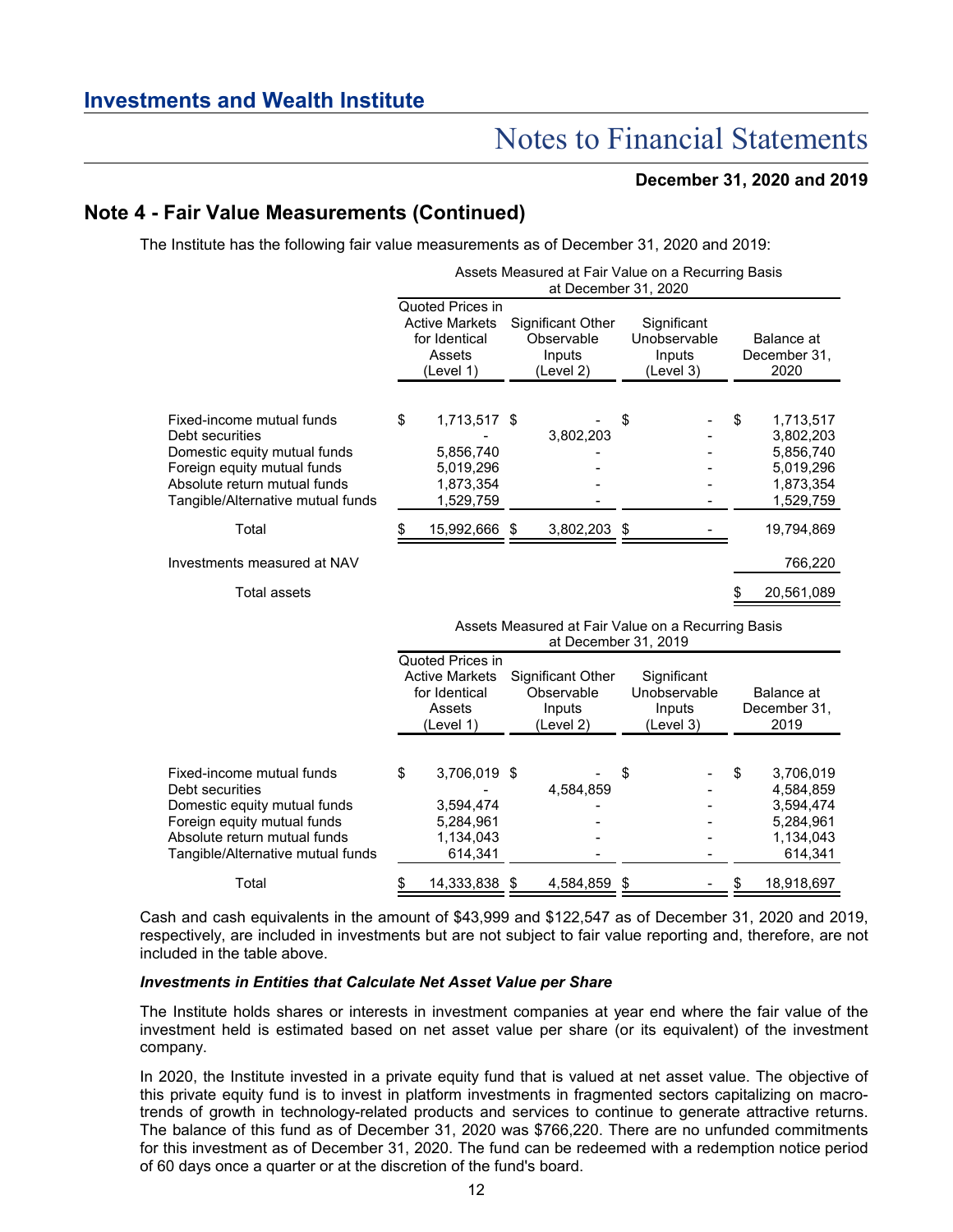## Notes to Financial Statements

#### **December 31, 2020 and 2019**

### **Note 4 - Fair Value Measurements (Continued)**

Investment return in the statement of activities and changes in net assets consists of the following:

|                                                                      |   | 2020                               | 2019                           |  |  |
|----------------------------------------------------------------------|---|------------------------------------|--------------------------------|--|--|
| Dividends and interest<br>Net realized gains<br>Net unrealized gains | S | 473.378 \$<br>666.221<br>1,435,219 | 545,900<br>29.391<br>2,019,087 |  |  |
| Total                                                                |   | 2,574,818 \$                       | 2,594,378                      |  |  |

### **Note 5 - Property and Equipment**

Property and equipment are summarized as follows:

|                                                 | 2020                                   | 2019                          |
|-------------------------------------------------|----------------------------------------|-------------------------------|
| Equipment<br>Software<br>Leasehold improvements | \$<br>507,189 \$<br>130,913<br>307,316 | 503,545<br>130,913<br>307,316 |
| Total                                           | 945.418                                | 941,774                       |
| Less accumulated depreciation                   | 810,863                                | 771,754                       |
| Total                                           | \$<br>134,555 \$                       | 170,020                       |

Depreciation expense for 2020 and 2019 was \$70,739 and \$51,845, respectively.

### **Note 6 - Development Costs**

Development costs of the Institute at December 31, 2020 and 2019 are summarized as follows:

|                                        | 2020               | 2019        |
|----------------------------------------|--------------------|-------------|
| Software development                   | \$<br>1,024,833 \$ | 1,094,126   |
| RMA                                    | 626,266            | 654,933     |
| Website/Data manager                   | 485,093            | 469.379     |
| Online education                       | 186.149            | 186,149     |
| <b>CPWA</b>                            | 10,600             | 25,525      |
| Resource development center            | 66,750             | 66,750      |
| Applied behavioral finance development | 43.869             | 43,869      |
| <b>IHOP</b> development                | 20.100             | 20,100      |
| Endowments and foundation              | 17.177             | 17,177      |
| Less accumulated amortization          | (1,674,642)        | (1,579,557) |
| Total development costs                | \$<br>806,195 \$   | 998,451     |

Amortization expense for the years ended December 31, 2020 and 2019 was \$291,422 and \$271,610, respectively.

Intangible assets that are subject to amortization are reviewed for potential impairment whenever events or circumstances indicate that carrying amounts may not be recoverable. Assets not subject to amortization are tested for impairment at least annually. During 2020, the Institute determined that, based on estimated future cash flows, the carrying amount of certain customer lists relating to RMA exceeded their fair value by \$28,667; accordingly, an impairment loss of that amount was recognized and is included in program services expenses.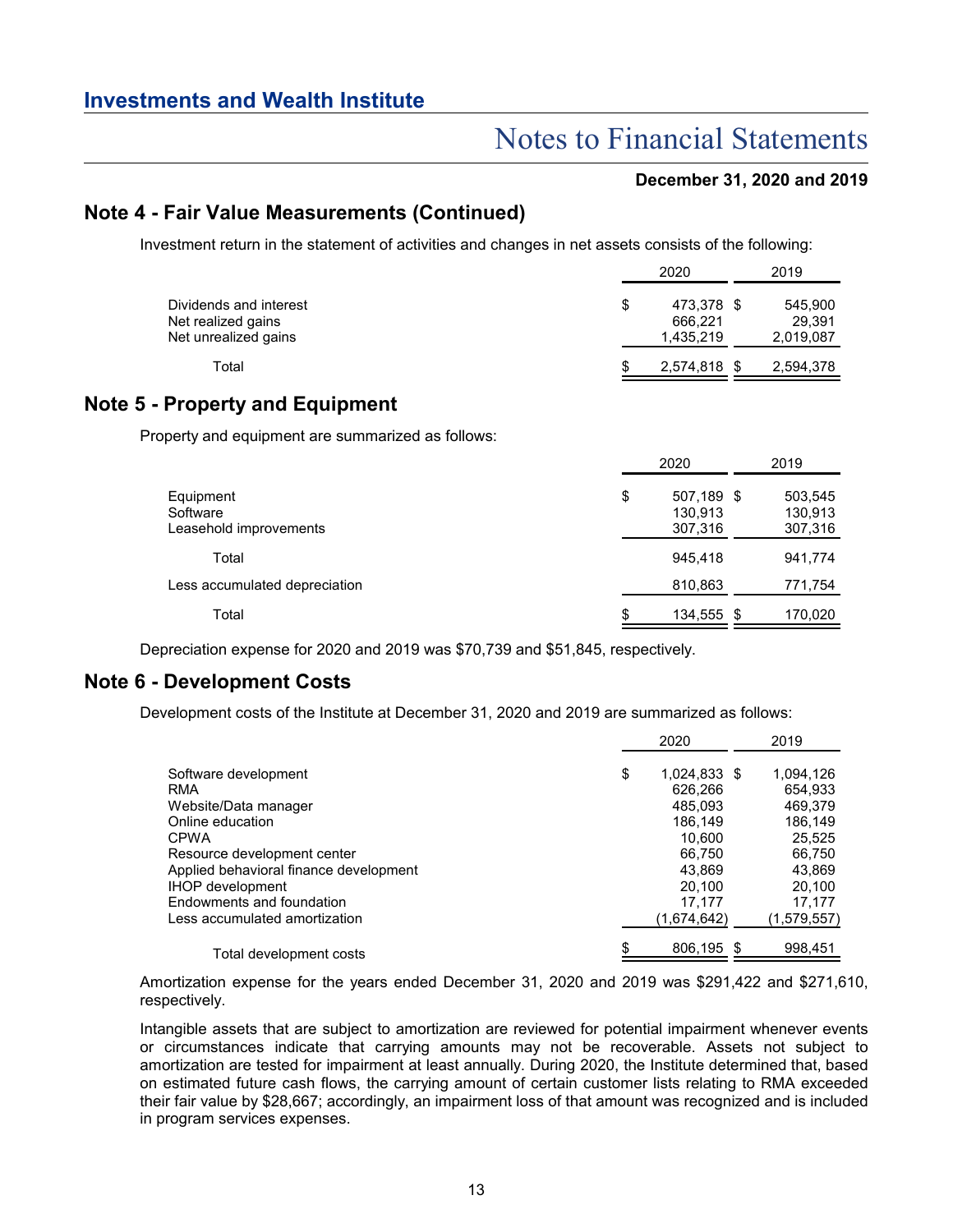#### **December 31, 2020 and 2019**

### **Note 7 - Deferred Revenue**

The following is the detail of deferred revenue:

|                         | 2020               | 2019      |
|-------------------------|--------------------|-----------|
| Membership              | \$<br>2,838,752 \$ | 2.870.532 |
| CPWA income             | 2,453,124          | 2,300,558 |
| CIMA certification      | 1,331,461          | 1,289,677 |
| Conference registration | 178.013            | 354,983   |
| RMA certification       | 54.625             | 13.542    |
| Other                   | 289.276            | 207,891   |
| Total                   | \$<br>7,145,251 \$ | 7,037,183 |

### **Note 8 - Operating Leases**

The Institute is obligated under operating leases primarily for office space and equipment, expiring at various dates through 2022. The leases require the Institute to pay taxes, insurance, utilities, and maintenance costs. Total rent expense under these leases was \$428,072 and \$412,589 for 2020 and 2019, respectively.

Future minimum annual commitments under these operating leases are as follows:

| Years Ending<br>December 31 | Amount |                   |  |  |  |  |  |
|-----------------------------|--------|-------------------|--|--|--|--|--|
| 2021<br>2022                | \$     | 371,838<br>61,879 |  |  |  |  |  |
| Total                       |        | 433,717           |  |  |  |  |  |

### **Note 9 - Commitments on Conference Contracts**

The Institute has entered into contracts with facilities and vendors for classes and conferences to be held at various times through 2022. As part of the contracts, the Institute has guaranteed a certain level of rooms and food and beverage revenue for the vendors/facilities. The amounts are subject to cancellation policies with each party. The anticipated costs associated with the future events are approximately \$837,000 and \$2,443,000 at December 31, 2020 and 2019, respectively.

### **Note 10 - Retirement Plans**

#### *Profit-sharing Plan*

The Institute sponsors a profit-sharing retirement plan (the "Plan") under Section 401 of the Internal Revenue Code (IRC) for all full-time and part-time employees who work over 1,000 hours in any given year and are at least 21 years of age after 90 days of employment. The Plan is nondiscretionary, and the Institute contributes on a yearly basis, as defined in the plan document. Employees vest on a five-year graded vesting schedule in employer nondiscretionary contributions. Contributions to the Plan totaled \$157,729 and \$135,845 for the years ended December 31, 2020 and 2019, respectively.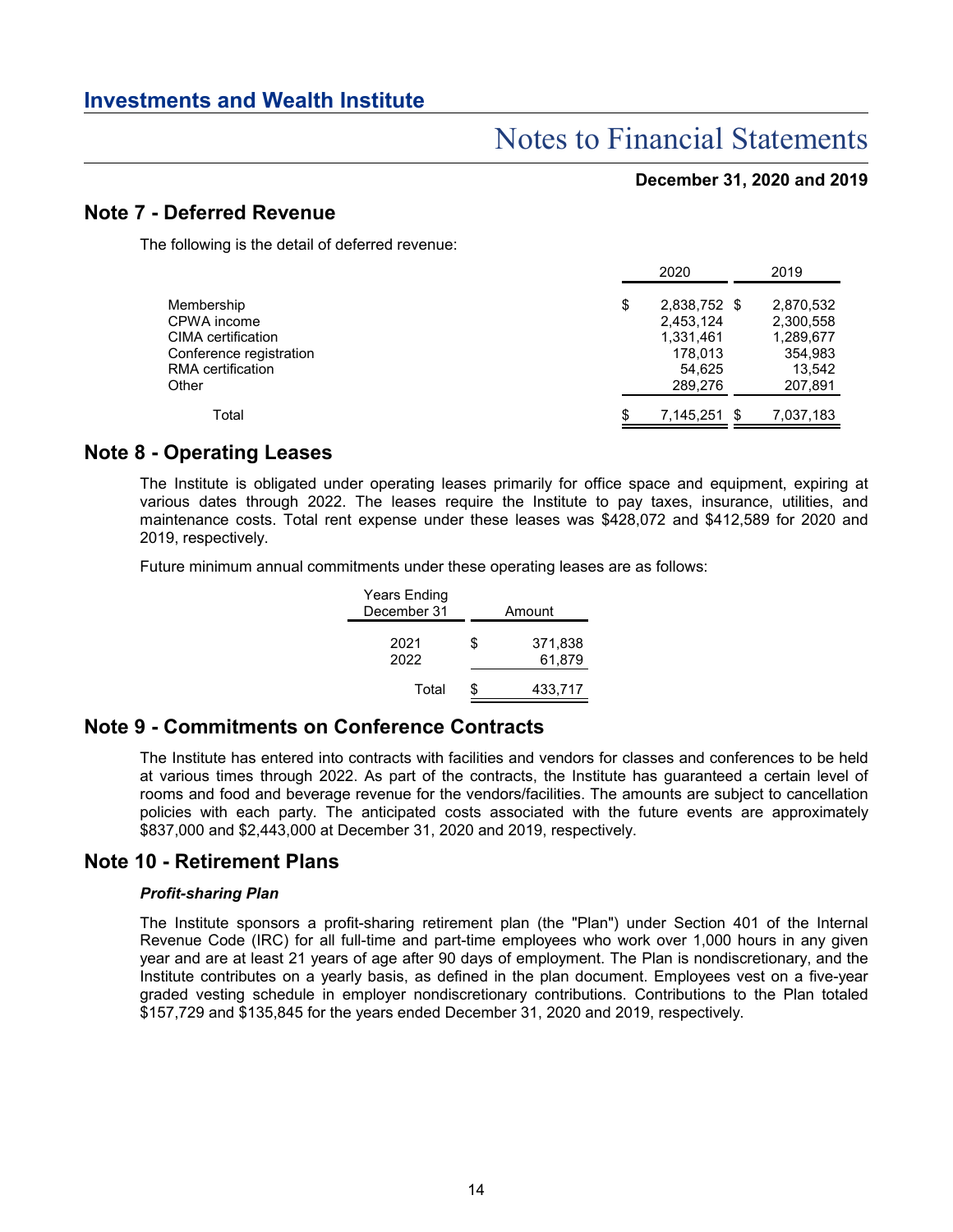#### **December 31, 2020 and 2019**

### **Note 10 - Retirement Plans (Continued)**

#### *401(k) and Safe Harbor Plans*

The Institute sponsors a retirement savings plan that allows employees to make contributions by salary reduction pursuant to Section 401(k) of the IRC. Employees are eligible for matching contributions up to 3 percent once they meet the eligibility requirements. Employees vest in matching contributions on a fiveyear graded vesting schedule. The Institute also regularly contributes 3 percent of the employees' eligible compensation under the safe harbor provision of the retirement savings plan. Upon eligibility, employees are immediately vested under this provision of the retirement savings plan. Total contributions to both plans totaled \$204,390 and \$205,101 for the years ended December 31, 2020 and 2019, respectively.

#### *Cash Balance Defined Benefit Plan*

As of January 1, 2017, the Institute formed a noncontributory defined cash balance benefit plan (the "noncontributory plan") covering all employees who have attained the age of 21 and have completed three months of service. The Institute will make contributions to the noncontributory plan based on either a percentage of compensation or other fixed amounts, as defined in the plan document. Under the noncontributory plan, employees are guaranteed a 5 percent annual investment return on contributions made to the noncontributory plan.

As of December 31, 2020, the plan assets and projected benefit obligation were approximately \$533,000 and \$510,230, respectively, resulting in a net asset of approximately \$23,000. As of December 31, 2020, the Institute accrued a contribution payable to the noncontributory plan of \$0. The projected benefit obligation at December 31, 2020 was calculated using assumptions, including a long-term rate of return and discount rates of 5 percent.

As of December 31, 2019, the plan assets and projected benefit obligation were approximately \$259,000 and \$381,000, respectively, resulting in a net funded liability of approximately \$122,000. As of December 31, 2019, the Institute accrued a contribution to the noncontributory plan of \$127,000, which is included in accrued liabilities. The projected benefit obligation at December 31, 2019 was calculated using assumptions, including a long-term rate of return and discount rates of 5 percent.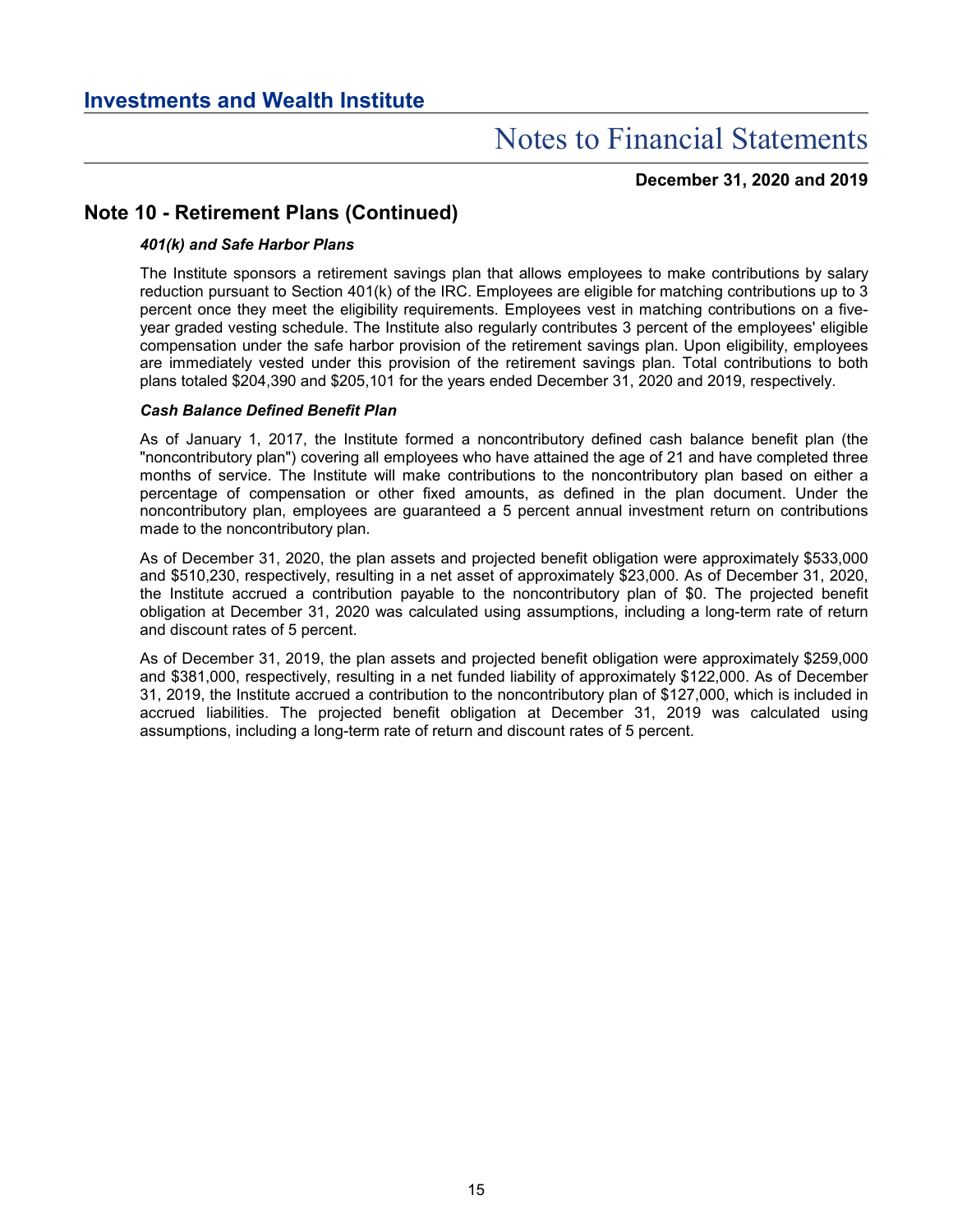

**Plante & Moran, PLLC** Suite 600 8181 E. Tufts Avenue Denver, CO 80237 Tel: 303.740.9400 Fax: 303.740.9009 plantemoran.com

#### **Independent Auditor's Report on Supplemental Information**

To the Board of Directors Investments and Wealth Institute

We have audited the financial statements of Investments and Wealth Institute as of and for the years ended December 31, 2020 and 2019 and have issued our report thereon dated April 28, 2021, which contained an unmodified opinion on those financial statements. Our audit was performed for the purpose of forming an opinion on the financial statements as a whole. The schedule of revenue and expenses - budget to actual is presented for the purpose of additional analysis and is not a required part of the financial statements. Such information is the responsibility of management and was derived from, and relates directly to, the underlying accounting and other records used to prepare the financial statements. Except for the portion marked "unaudited," the information has been subjected to the auditing procedures applied in the audit of the financial statements and certain additional procedures, including comparing and reconciling such information directly to the underlying accounting and other records used to prepare the financial statements or to the financial statements themselves, and other additional procedures in accordance with auditing standards generally accepted in the United States of America. In our opinion, the information is fairly stated in all material respects in relation to the financial statements as a whole.

Plante & Moran, PLLC

April 28, 2021

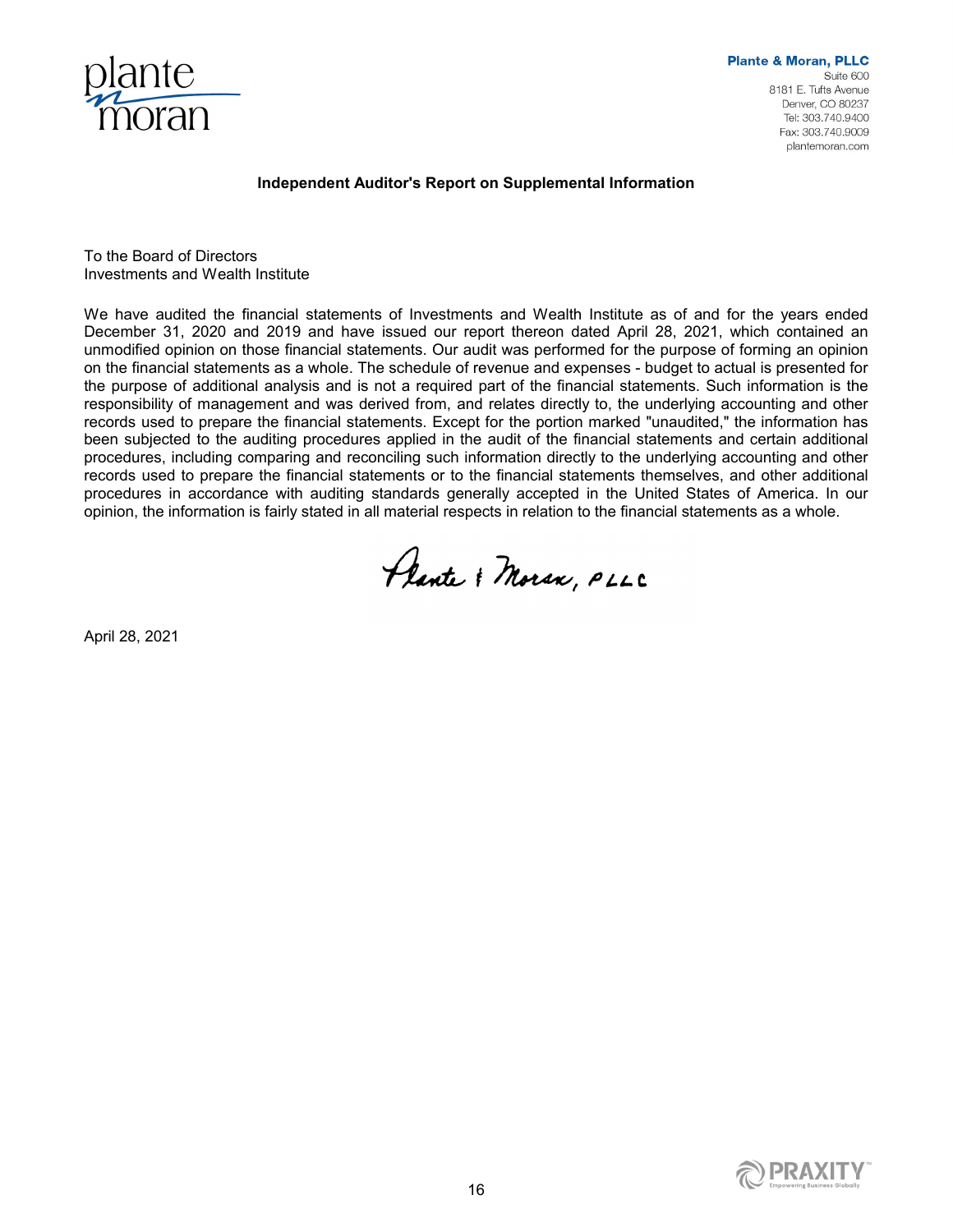# Schedule of Revenue and Expenses - Budget to Actual

|                                                                                                                                   | Actual                                         |    | <b>Budget</b><br>(Unaudited)                   | Variance                                          |
|-----------------------------------------------------------------------------------------------------------------------------------|------------------------------------------------|----|------------------------------------------------|---------------------------------------------------|
| <b>Revenue, Gains, and Other Support</b><br>Certification<br>Meetings and conferences                                             | \$<br>5,307,328 \$<br>1,969,160                |    | 6,322,501 \$<br>4,018,304                      | (1,015,173)<br>(2,049,144)                        |
| Membership<br>Education                                                                                                           | 3,782,181<br>1,499,405                         |    | 3,965,158<br>1,033,246                         | (182, 977)<br>466,159                             |
| Total revenue, gains, and other support                                                                                           | 12,558,074                                     |    | 15,339,209                                     | (2,781,135)                                       |
| <b>Expenses</b><br>Certification<br>Meetings and conferences<br>Membership<br>Education                                           | 4,100,647<br>1,979,420<br>1,292,834<br>665,262 |    | 4,588,460<br>2,324,135<br>5,033,765<br>624,237 | (487, 813)<br>(344, 715)<br>(3,740,931)<br>41,025 |
| Total program services                                                                                                            | 8,038,163                                      |    | 12,570,597                                     | (4,532,434)                                       |
| Support services:<br>Management and general<br>Membership development<br>International expansion<br>Certification growth strategy | 2,562,589<br>690,330<br>67,619<br>553,711      |    | 2,471,384<br>81,570<br>1,060,950               | 91,205<br>690,330<br>(13, 951)<br>(507,239)       |
| Total support services                                                                                                            | 3,874,249                                      |    | 3,613,904                                      | 260,345                                           |
| <b>Total expenses</b>                                                                                                             | 11,912,412                                     |    | 16,184,501                                     | (4,272,089)                                       |
| <b>Increase (Decrease) in Net Assets - Before investment</b><br>return                                                            | 645,662                                        |    | (845, 292)                                     | 1,490,954                                         |
| <b>Investment Return</b>                                                                                                          | 2,574,818                                      |    | 250,000                                        | 2,324,818                                         |
| <b>Change in Net Assets</b>                                                                                                       | 3,220,480                                      | -5 | (595,292) \$                                   | 3,815,772                                         |